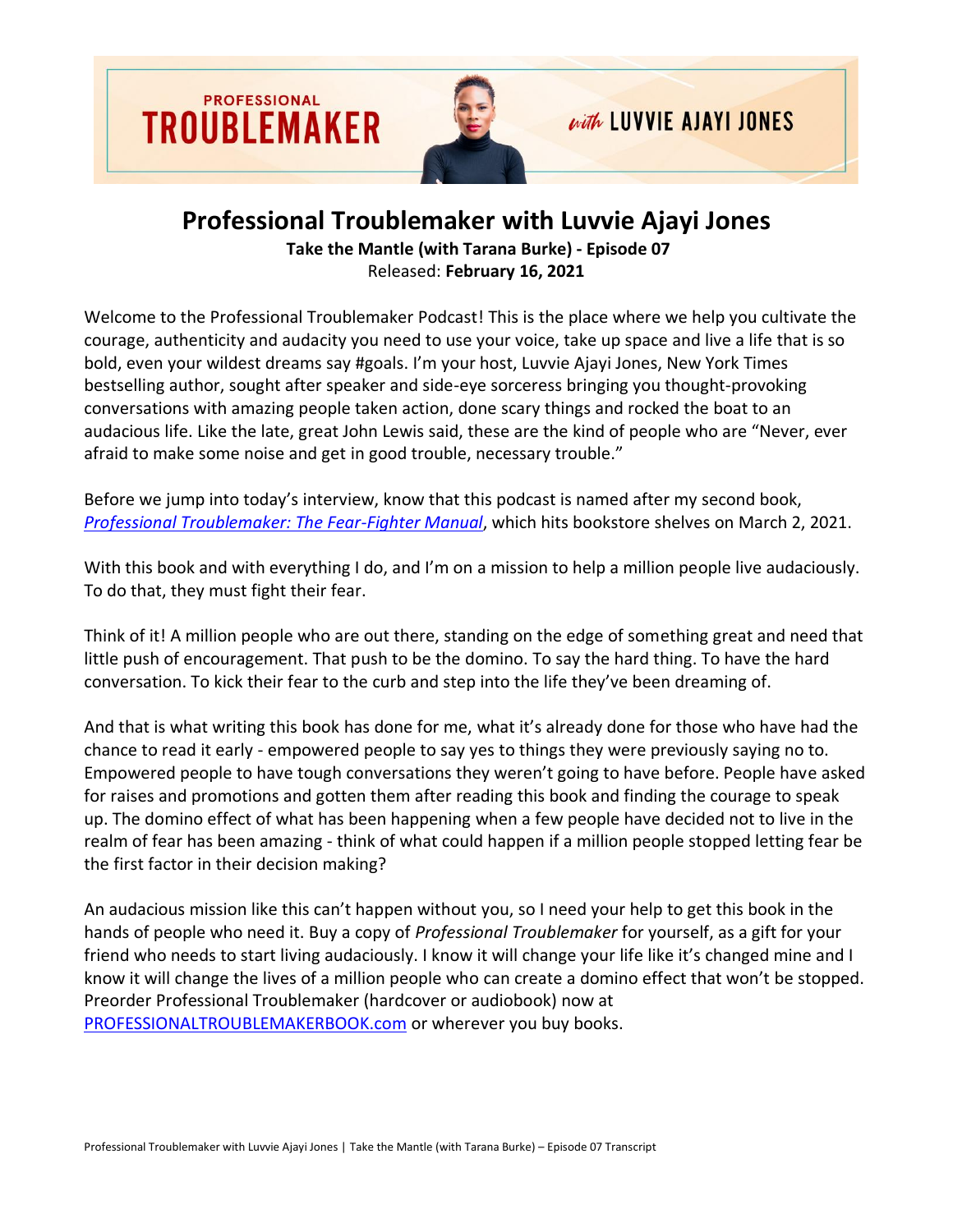On today's episode of Professional Troublemaker, I am talking to someone who is the literal walking definition of what a professional troublemaker is. She's a truthteller, she's a disruptor, she's a trailblazer and a change agent. Today, I'm talking to my friend Tarana Burke.

For more than 25 years, Tarana Burke has worked at the intersection of sexual violence and racial justice. Fueled by commitments to interrupt sexual violence and other systemic inequalities disproportionately impacting marginalized people, particularly Black women and girls, Tarana has created and led various campaigns focused on increasing access to resources and support for impacted communities, including the '[Me T](https://metoomvmt.org/)oo' movement, which to date has galvanized millions of survivors and allies around the world.

This conversation is the one I needed to be having during Fear Fighter February. We talk about Tarana growing up and all the paths she walked down to end up on the one she's on right now, the pain of being misunderstood when you're trying to make the world a better place for everyone and how she's learned to lean into vulnerability more as she continues to do her work. You're going to love this one. Let's get into it.

## Conversation with Tarana Burke

| LUVVIE        | LUVVIE (5:20) Yo, I always start by asking people, what did you want to be when you were<br>growing up?                                                                                                                                                                                                                                                                                                                                                                                            |
|---------------|----------------------------------------------------------------------------------------------------------------------------------------------------------------------------------------------------------------------------------------------------------------------------------------------------------------------------------------------------------------------------------------------------------------------------------------------------------------------------------------------------|
| <b>TARANA</b> | You know what's so funny? My bonus baby asked me that the other day and I said, "When I was<br>very little, I wanted to be a lawyer," because I got a Caribbean granddaddy who said that's just<br>you pick one; a doctor, lawyer, you got an accountant, something. I wanted to be a lawyer. He<br>said I talked a lot and I was good at convincing people, and so I used to say that all the time. And<br>then I switched to, I want to be a track star, because I ran track from six years old. |
| LUVVIE        | Really?                                                                                                                                                                                                                                                                                                                                                                                                                                                                                            |
| <b>TARANA</b> | Oh yeah. I knew I was going to the Olympics. When Flo-Jo hit the world, I was like, this is all I<br>want to be.                                                                                                                                                                                                                                                                                                                                                                                   |
| LUVVIE        | What? And you started running track at six?                                                                                                                                                                                                                                                                                                                                                                                                                                                        |
| <b>TARANA</b> | I started running track at six. I ran all through middle school, high school. I was the captain of my<br>team my senior year in high school. I ran my freshman year in college and I was like, "Well,<br>that's the end of that."                                                                                                                                                                                                                                                                  |
| LUVVIE        | Whoa, I never knew this.                                                                                                                                                                                                                                                                                                                                                                                                                                                                           |
| <b>TARANA</b> | Yeah, track was my sport. I just knew I was going to be a track star and then I was going to retire<br>from that and be a coach. That's the trajectory. But I gave that up and then I wanted to be a<br>teacher. I gave up track as of going to the Olympics around 15, because when I was about 14 or<br>15, I decided I wanted to be an organizer.                                                                                                                                               |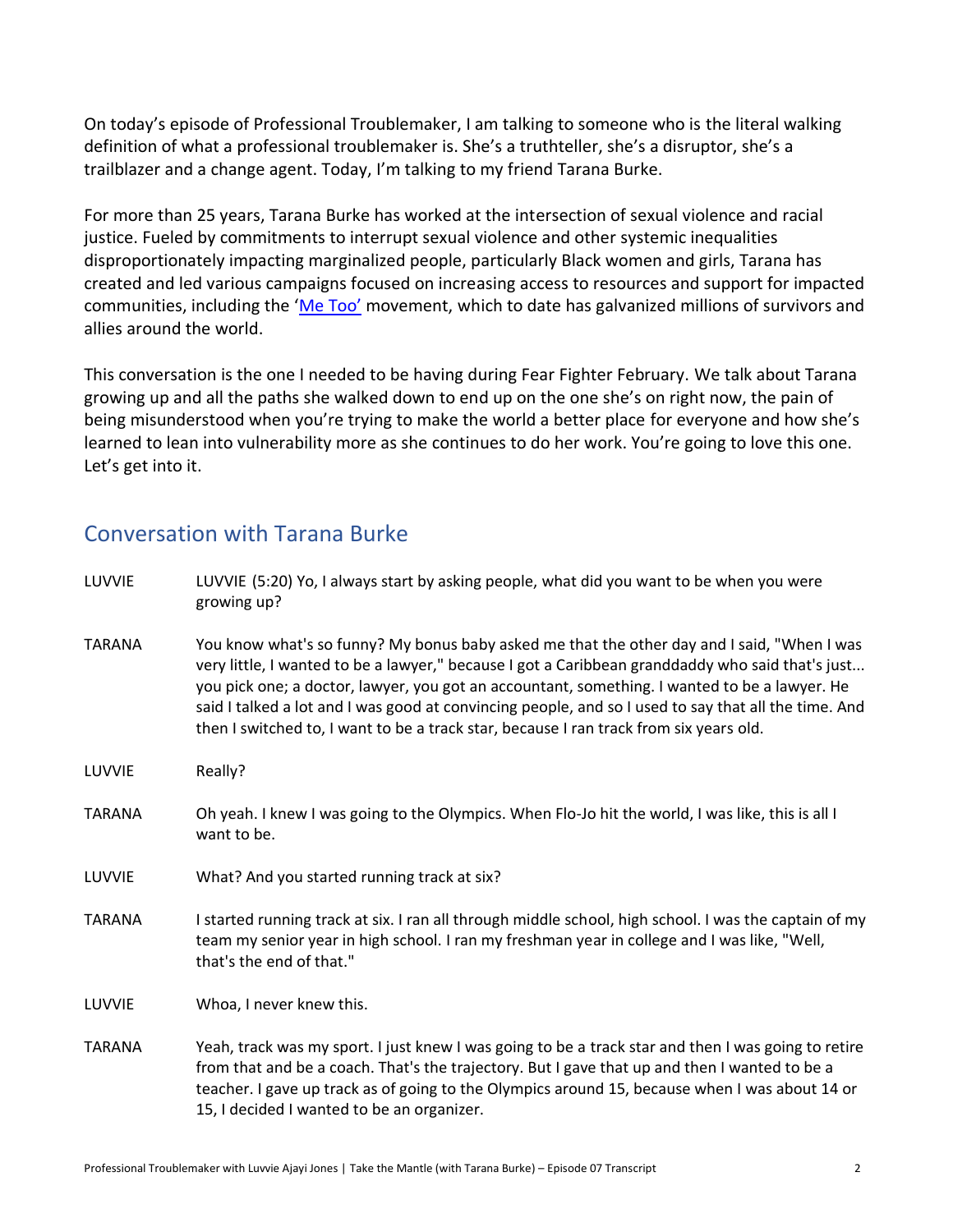| LUVVIE        | Really?                                                                                                                                                                                                                                                                                                                                  |
|---------------|------------------------------------------------------------------------------------------------------------------------------------------------------------------------------------------------------------------------------------------------------------------------------------------------------------------------------------------|
| <b>TARANA</b> | Yeah, really early. But after my first-                                                                                                                                                                                                                                                                                                  |
| LUVVIE        | Oh my God!                                                                                                                                                                                                                                                                                                                               |
| <b>TARANA</b> | The first thing I ever organized around was the Central Park Five in New York.                                                                                                                                                                                                                                                           |
| LUVVIE        | Wait, let's drill into that. I love this journey. From track to teacher to organizer. From lawyer-                                                                                                                                                                                                                                       |
| <b>TARANA</b> | And now I'm a little bit of all of it.                                                                                                                                                                                                                                                                                                   |
| LUVVIE        | Right, exactly. You're doing all of it in some ways, because you also running around the world.<br>One, where did you grow up?                                                                                                                                                                                                           |
| <b>TARANA</b> | I grew up in The Bronx, Bronx, New York, all day. People call me a Bronx Nationalist, BX all day.                                                                                                                                                                                                                                        |
| LUVVIE        | All day. Okay, okay. And what were you like when you were growing up, besides outspoken?<br>What was little Tarana like?                                                                                                                                                                                                                 |
| <b>TARANA</b> | What was little Tarana like? Probably not dissimilar than big Tarana. I like to laugh, I love being<br>around my family. I talk a lot. I think if you were to query my family, that would be the first thing<br>they would say. Little Tarana didn't shut up. I was the little kid that I was always in grown<br>people's conversations. |
| LUVVIE        | Mm-hmm (affirmative), and they're like, "Stop minding grown folk's business."                                                                                                                                                                                                                                                            |
| <b>TARANA</b> | Exactly. "Nobody's talking to you. Go in the room."                                                                                                                                                                                                                                                                                      |
|               | "No, Mommy, that's not what happened, remember? The lady said-"                                                                                                                                                                                                                                                                          |
|               | Then my mother would be like, "I did not ask you."                                                                                                                                                                                                                                                                                       |
| LUVVIE        | I asked you nothing. But see, the people who talk a lot when they were little now become<br>speakers and they get paid for it. [crosstalk 00:08:16]-                                                                                                                                                                                     |
| <b>TARANA</b> | Exactly. It was a thing. I didn't know. Loved school too, loved to read.                                                                                                                                                                                                                                                                 |
| LUVVIE        | School, so you was popular, you had your friends, you were just chilling?                                                                                                                                                                                                                                                                |
| <b>TARANA</b> | Yeah, yeah.                                                                                                                                                                                                                                                                                                                              |
| LUVVIE        | How old were you when Central Park Five happened, and what really made you pause and say,<br>"I need to focus around this."?                                                                                                                                                                                                             |
| <b>TARANA</b> | I was, I think, 15. It might've been the summer before I turned 15 or I was 15, because that's '90,<br>I think. Anyway, it was somewhere in there. I had joined this organization called The 21st                                                                                                                                        |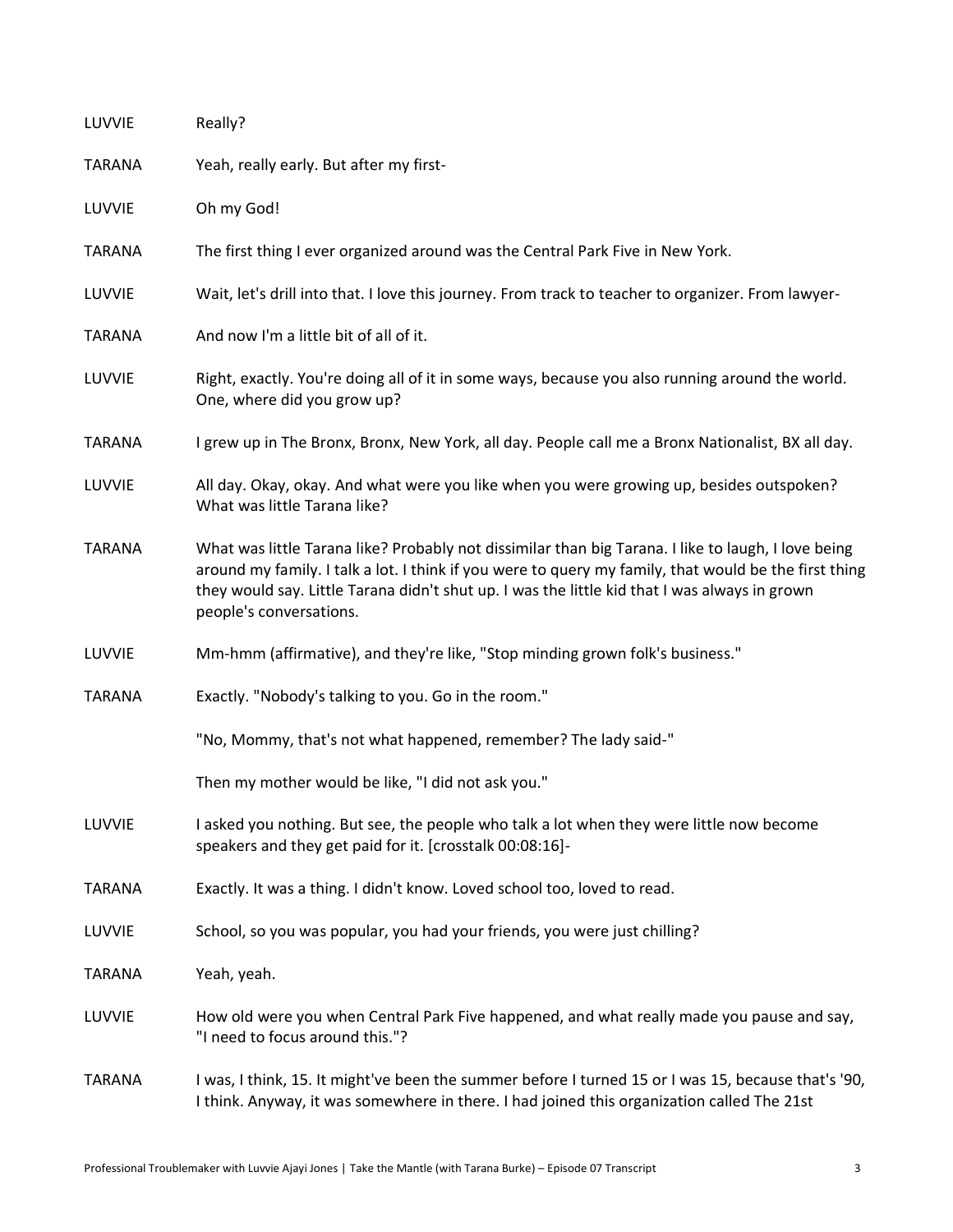Century Youth Leadership Movement, because I grew up in a very Blackity Black family. My mom was very active in the '70s around Black liberation. My grandfather was a Garveyite, my uncles and everybody, I always describe it as we were the kind of Black that had the birthday cakes on Malcolm X and Martin Luther King's birthday.

LUVVIE Yes! Yes!

TARANA Black!

LUVVIE Y'all was Blackity Black.

TARANA We was Blackity Black. I took Swahili lessons in daycare when I was little. It was very head wraps and red, black and green. I had that kind of grounding around Blackness, but I loved it so much but I never had a way to utilize it. I just had information. I had started learning about grassroots organizing and about being able to change your community. Then that summer, we came home and the Central Park Five had exploded. The story had exploded everywhere.

> One of the brothers, Yusef, from the Central Park Five, had been dating a girl in our program. It was Manhattan. They was from Upper Manhattan, the Bronx, it's all very close. Yusef was dating this girl who went to high school with us. She was in our program, and so it made it very much like, we know this dude. We've seen him around. We felt more invested and so we organized a rally and a protest and a press conference. These little 14, 15, 16 year old teenage kids in New York, but our point was, you can't criminalize us. That was our motto. We won't let you criminalize us.

I just felt so powerful. I don't know if there's another way to put it, but really through that process, because the one thing I loved about 21st Century was that the adults in the program would constantly tell us, "You have power now. We're developing you as leaders, but it's because you have the ability to be a leader already." They weren't like, "Oh, if you keep in this program, one day you will." They're like, "No, right now. And you can do something right now." And so we did. From that moment on, I was like, "Oh, I get to stand up and talk in front of people and say what I want and get people to... I'm doing this. I'm doing this."

LUVVIE Wow. That is incredible that you had such an early exposure to activism in such a real way.

- TARANA Yeah, it feels like a blessing to know... I went to college. I tried teaching for a semester, as a major, and I was like, I don't want to do this. And so I switched to political science, because it was the closest to that kind of world, but yeah, I was a professional troublemaker from deep. From deep.
- LUVVIE Usually, professional troublemakers are professional troublemakers from childhood. And the best times and the best people who are able to harness that power are the ones who were never convinced not to. A lot of us started off as professional troublemakers and somebody convinced us not to be that person. When we are told, "You have permission to make this good trouble."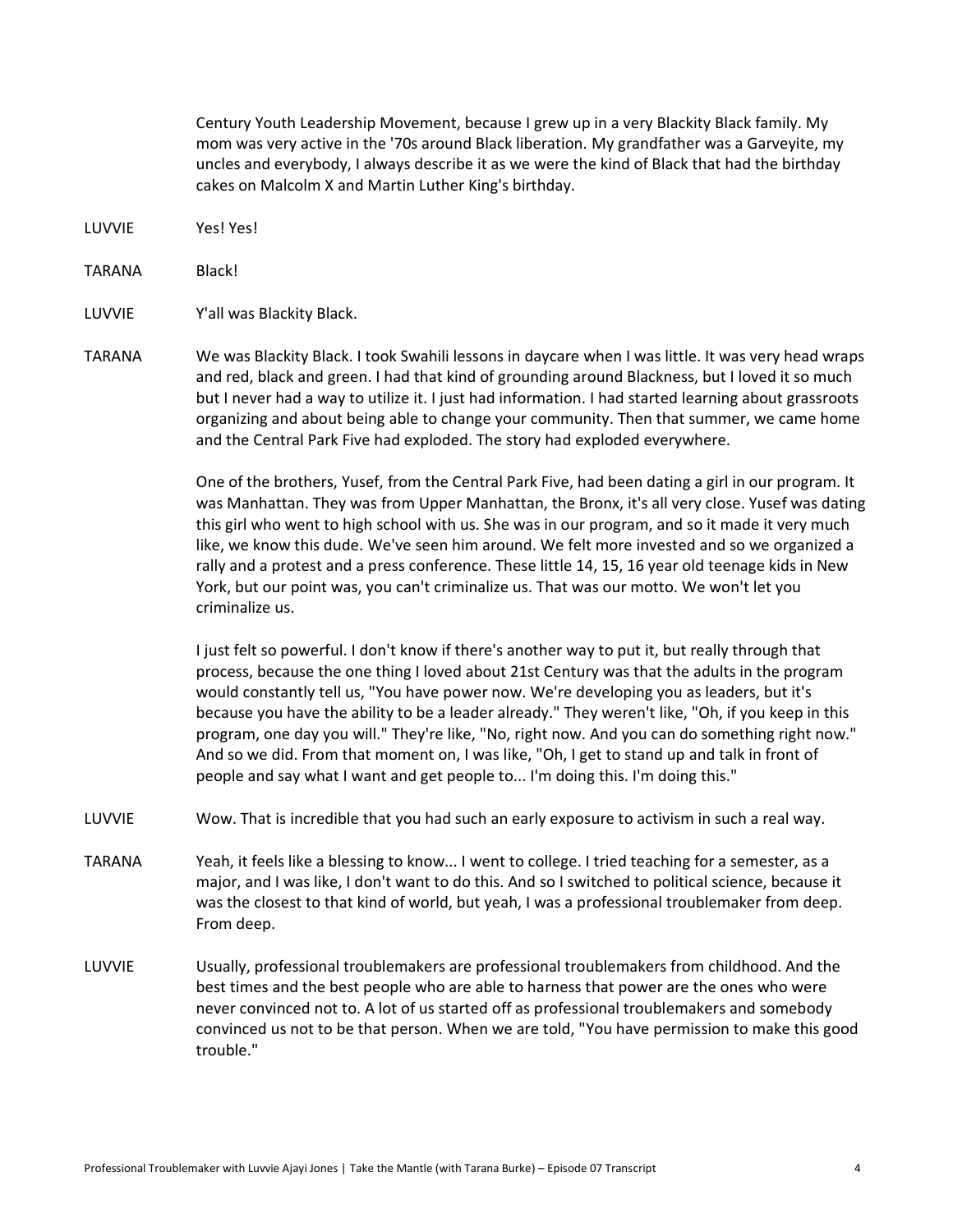TARANA Yeah. My mother used to say, "You have to be respectful of adults, but they have to be respectful of you." And so if something happened in school or whatever, I would say to her, "Mommy, this is what happened." I'm a mama's girl, if you will, because I remember being, probably in my late twenties, and I had a boss, a woman I was working with, who was just awful to me all the time. I wanted to go off on her so bad, but I was also trained to be respectful. I called my mother and I was like, "Mommy, can you talk to this lady, because she's your age and I don't want to curse her out." And my mother, sure enough, was like, "I'm going to talk to her this time, Tarana, but you can't keep calling me. You're a grownup." LUVVIE You're like, "But I still need you to talk to her." TARANA I need you to step in, in case I go off on this woman. But yeah, my mom gave me a lot. I would say the greatest gift my mother gave me was a yes. We didn't have a lot of money and I don't have that... A lot of people, we grew up without a lot of money. My mother would work every day God gave us. We did okay, but she was frugal, of course. But when opportunities came, she said yes. 21st Century was these group of people from Alabama. She didn't know. I was like, "Mommy, can I go to a trip to DC to learn to be a leader?" She said, "Well, how much is it going to cost?" I was like, I don't know, it was like \$25. She was like, "Okay." LUVVIE Oh, wow. The greatest gift is a yes. TARANA Yeah. LUVVIE That's amazing. When you went to college, where'd you go? TARANA Istarted at Alabama State University in Montgomery, Alabama, and then because our cousins are wild I had to transfer to Auburn University. I finished at Auburn University, also in Montgomery, the Montgomery campus, but I went to school in Alabama. I mostly claim Alabama State, because that's where I... Actually, I claim them both, but I spent the most time at State. There was a whole bunch of controversy and a bunch of students had to transfer over to Auburn so that we can get through college. LUVVIE Wow. You got your degree in political science? TARANA In public administration and political science, yeah. LUVVIE At that point, what did you want to do and be next? Where did you go after you got this degree? TARANA Oh, I was clear. By the time we got to the end of college, I was ready to go into the world. I was organizing all through college. The reason why I was in Alabama was because of 21st Century, the organization that started that I was a part of, was based there. I barely, by the hair of my chinny, chin, chin, got through college, because I was ready to go. They about hated me at my college campus, because I was just... Oh my gosh, at Auburn, not at Alabama State, but at Auburn, you had a bunch of Black kids come over there and we're looking around like, "What is this? This ain't going to stand." And they hadn't been used to Black kids pushing back. It was the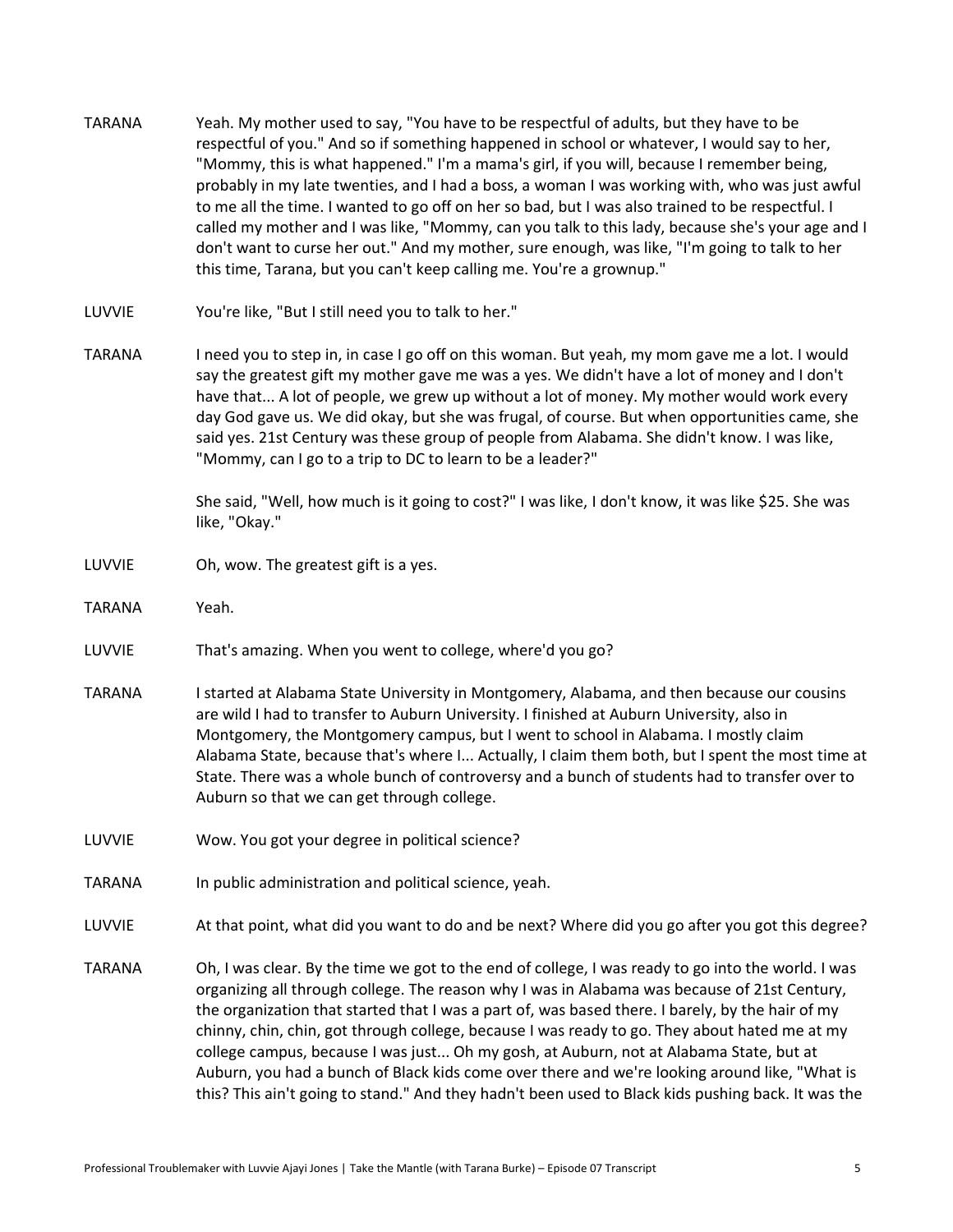smaller campus of this huge college and it was more commuter friendly. We were on campus like, "No, this is HBCU now."

- LUVVIE Let them know.
- TARANA Let them know. I was leading all these protests and there was just a lot of bias happening on campus. I got my way about at Auburn, but I went right to Selma to work for 21st Century. I knew that's what I was going to do, was going to go into that work, nonprofit. I initially wanted to actually go work for a foundation, because I was on the Board of 21C, that's what we call 21st Century, I was a youth board member and I saw the struggle for raising money for these grassroots organizations and I thought, oh, I want to go work for one of these foundations so they can have a real voice in there who knows what's going on.

But my time was better, I'm glad I did. I stayed in Selma and I went to work there, raising money for the organization, instead of going to work for a Ford Foundation or something like that. And still organizing. We were running the 21st Century, the program, the leadership program, we was organizing around police brutality. We were organizing to get the first Black mayor into office in Selma. It was quite an active time.

- LUVVIE You came out the gate. It's funny, people see Tarana Burke today and don't understand how you've basically lived four different lives before Me Too got on the map.
- TARANA Oh, absolutely.
- LUVVIE They do not understand that you used to have a fashion blog.
- TARANA Yeah.
- LUVVIE We taking it there.
- TARANA Yeah, that feels like a whole other life. I had the fashion blog, honestly, because the life of an organizer activist movement in that world, we are obviously fighting against things, like capitalism and consumerism, but we live in America and we live in this country where we're surrounded by it, engulfed by it. Instead of examining those systems and thinking about how we dismantle them strategically, I think a lot of what we got when I was young, we were young and hungry and like 20-something year olds when they get information, we're like, "I know everything now." And so instead, it was just an indictment of us as individuals for wanting to like nice things.

I grew up socialized to want nice things and not being able to get them. Now that I have the opportunity to get them, you're condemning me as a human being, because I wanted a pair of those leather boots. I kept that part of me. I have been reading Vogue magazine since I was 12, 13 years old. I had a subscription. That was my gift one year, for my birthday, because my mother was like, "We ain't got a lot of money, so what do you want?"

And I was like, "Can you buy me this \$5 magazine?" And so that was my secret. It was like my little thing I didn't tell my activist friends, that I loved fashion and stuff. And then I was turning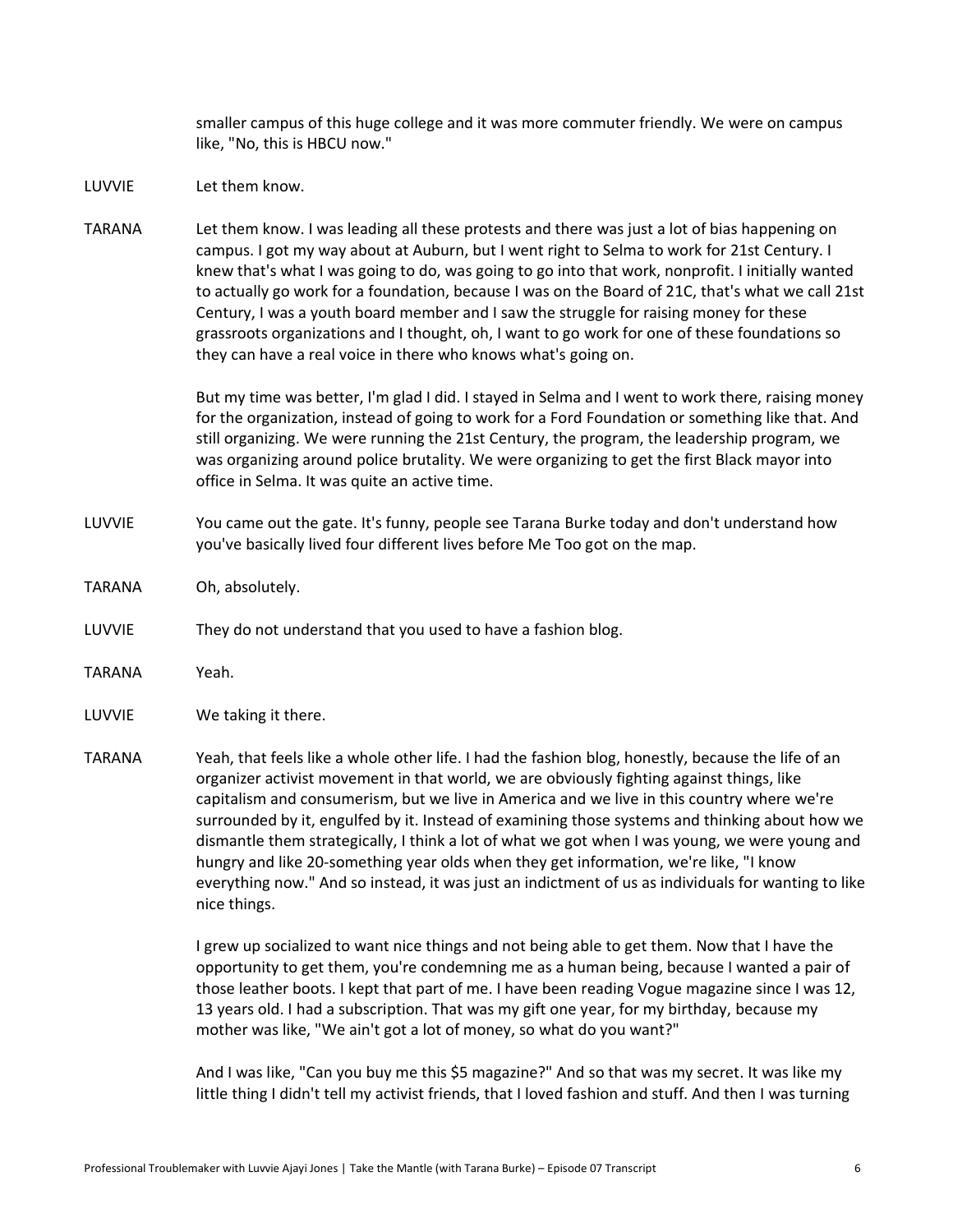40, I was in my late thirties getting ready to turn 40 and I'm like, "But I love to dress. I like nice things." So I created this blog that was about how to dress nice, enjoy your nice things and not spend a lot of money.

- LUVVIE Yes, yes. I remember one of the outfits you posted that I was like, "You better," because the blog was called, She Slays. Where you wore this overcoat and these fire knee boots and these glasses and you were standing in the street. I was like, "Yo, this fire outfit." It was so bomb, but it was so cool, because again, when people think about activists and activism, they don't give people room to like nice things. They think if you're an activist, you're also so anticapitalist that you're like, "I'm just going to live in this one shirt that I have." That ain't it.
- TARANA And I have some friends who have capsules. They have five pair of pants, five shirts, da, da, da, da, da. And I actually applaud that. I think that we have to start thinking about the world… we do have to have our eye on the global climate and the crisis around how our consumerism is affecting literally the world that we live in. I think people are, a lot of the fashion brands and stuff, are starting to pay attention to that more. A lot of the magazines are starting to pay attention to that more. And then we have to contend with the fact that this is the world that we live in. I know so many folks who are movement people who are like, "I don't want to say nothing, but you see these new Gucci shoes I got? I'm not going to put them on the Gram, but girl, you see these?" And I'm like, yeah, I have multitudes.
- LUVVIE Multitudes. We're not saints in this world.
- TARANA Not at all.
- LUVVIE We pick causes that we want to speak up about, but that does not mean we are also not a part of a larger system that we will play into sometimes.
- TARANA Mm-hmm (affirmative), absolutely, and I struggle with it and I think we have to continue to struggle with it and not just be like, "Oh, well, I don't care. Whatever, carbon footprint." You can't go to the other extreme. I definitely struggle with it and try to find a balance, but I do like nice things.
- LUVVIE Can't help it, okay? It is what it is.

TARANA Absolutely.

- LUVVIE It is what it is. I'm trying to figure out how to even get into how MeToo became... First of all, let's talk about MeToo outside of the phenomenon, MeToo. What people do not realize, as they talk about you are the founder of the movement, they're thinking about the hashtag. You are considered the founder, because you actually had an organization of this name before social media caught on. Walk me into what made you start MeToo, not the hashtag.
- TARANA No, I did not start the hashtag and I think people should absolutely understand that. It's so funny, not only did I not start the hashtag, I found... I'm writing my memoir right now and I found an exchange on social media, between a friend and I, the day that MeToo went viral, where she was like, "Hey, I'm seeing MeToo. Congratulations."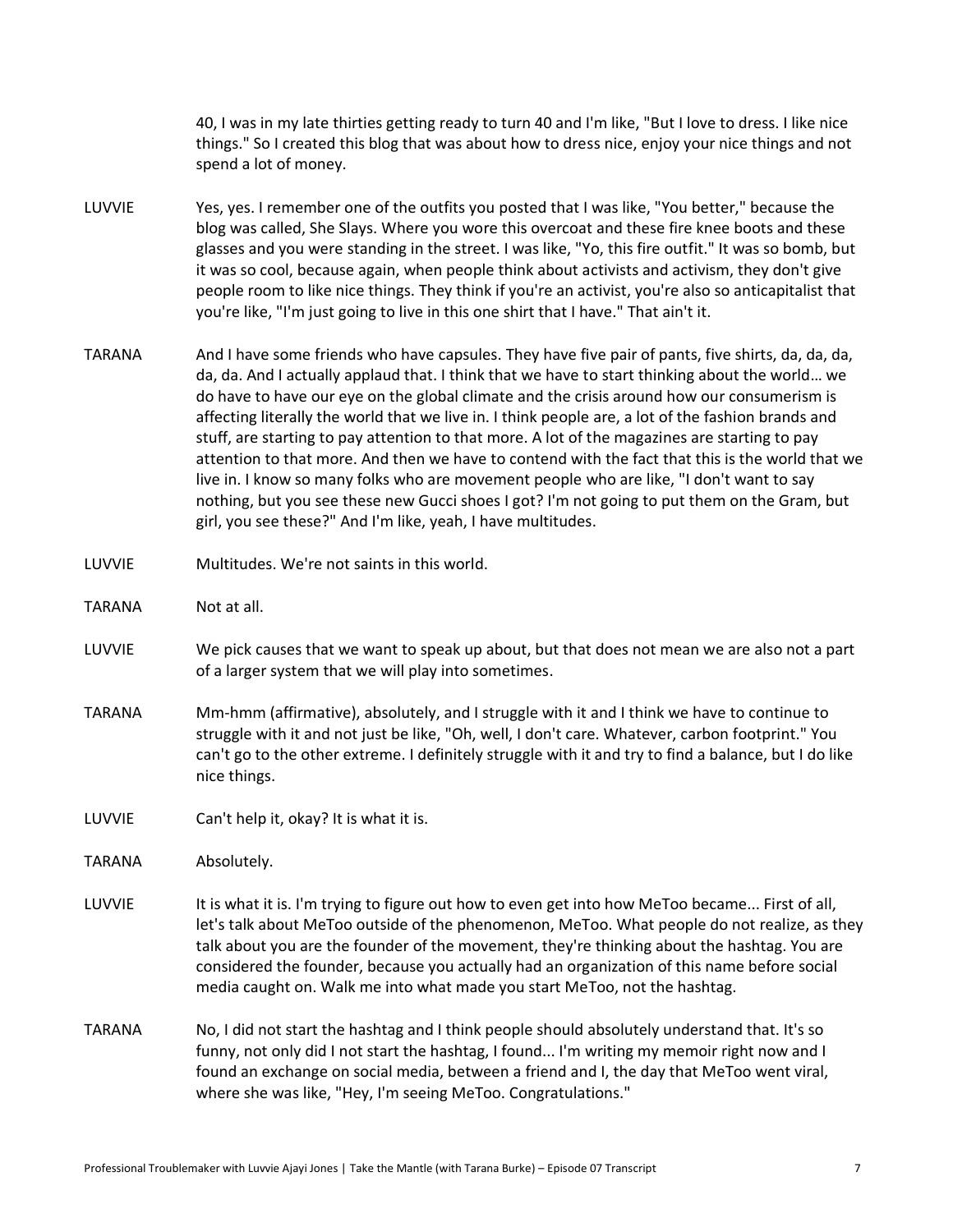And I was like, "Hey, you know what? I don't know who started that." This was literally hours after it went viral, or it was getting ready to go viral. I was like, "I'm not sure who started that, but I didn't. Let's try to contain it," I had no idea where it was going, "because I'm concerned about making something like that a hashtag, without setting up a system first for people who come forward to have to... I'm just like watching people cut and bleed on the internet, and there's nobody there with the first aid kit, right? So no, I didn't start the hashtag, but I am grateful for it for sure, and I'm grateful that we were able to connect it back to our work, which was started...

I am a survivor, a multiple times survivor of sexual violence, like many people. And in my early '20s, late teens, early '20s, I was privately struggling with coming to terms with that, right? I was still not even able to use words that other people use to describe them, right? I was just... Had a lot of challenges and really, I didn't even have words like survivor or healing.

I didn't use those words at all to describe myself or what I was trying to get. I just wanted it to feel differently, I wanted to feel better, I wanted to not have these flashbacks and these memories that would shut me down. And when I started working, this is a very short version, but when I started working with girls in the community in Selma, it became evident that they were dealing with the same things, right? For all the positive stuff I did when I was a teenager, I also have these negative memories of being angry all the time. And actually some of that organizing work was the place for me to put that anger somewhere, right? To put that-

- LUVVIE Let me ask a question real quick. How old were you when the sexual violence happened to you?
- TARANA The first time I was six. It started at six years old. You're talking about years, and years, and years, and years, and years of holding these feelings. And when you're that young and you know enough to keep it a secret, because there's something about the shame that we heap upon girls very early on. And we put the onus on girls really to protect themselves.

Even though you'll hear all these girls, and I know boys get some degree of it, but mostly it's girls. It's 99% of the time we tell our little girls, you close your legs, don't sit on nobody's lap, go put some clothes on, right? When the men come, you can be fully dressed and an adult woman will deem what you have on inappropriate in some way, and then you got to go run and put some clothes on.

You get these messages early on as a little girl that there's something wrong with nakedness in your body, and there's something wrong about men and women, like there's something that they don't balance that with what's right a lot of times, right? Especially another generation of our parents, right? I think parents are doing a much better job of it now.

As a little kid, when somebody violates you and violates your body, you know that's wrong, because you've heard these messages, but you don't know that you're not responsible. And so if you think that you are complicit in your own abuse, then your first inclination is to hide it, right? When you think about little kids who spill something on when they're little goes, "Oh, my God, I spill something on a blanket, or I wet the bed or whatever."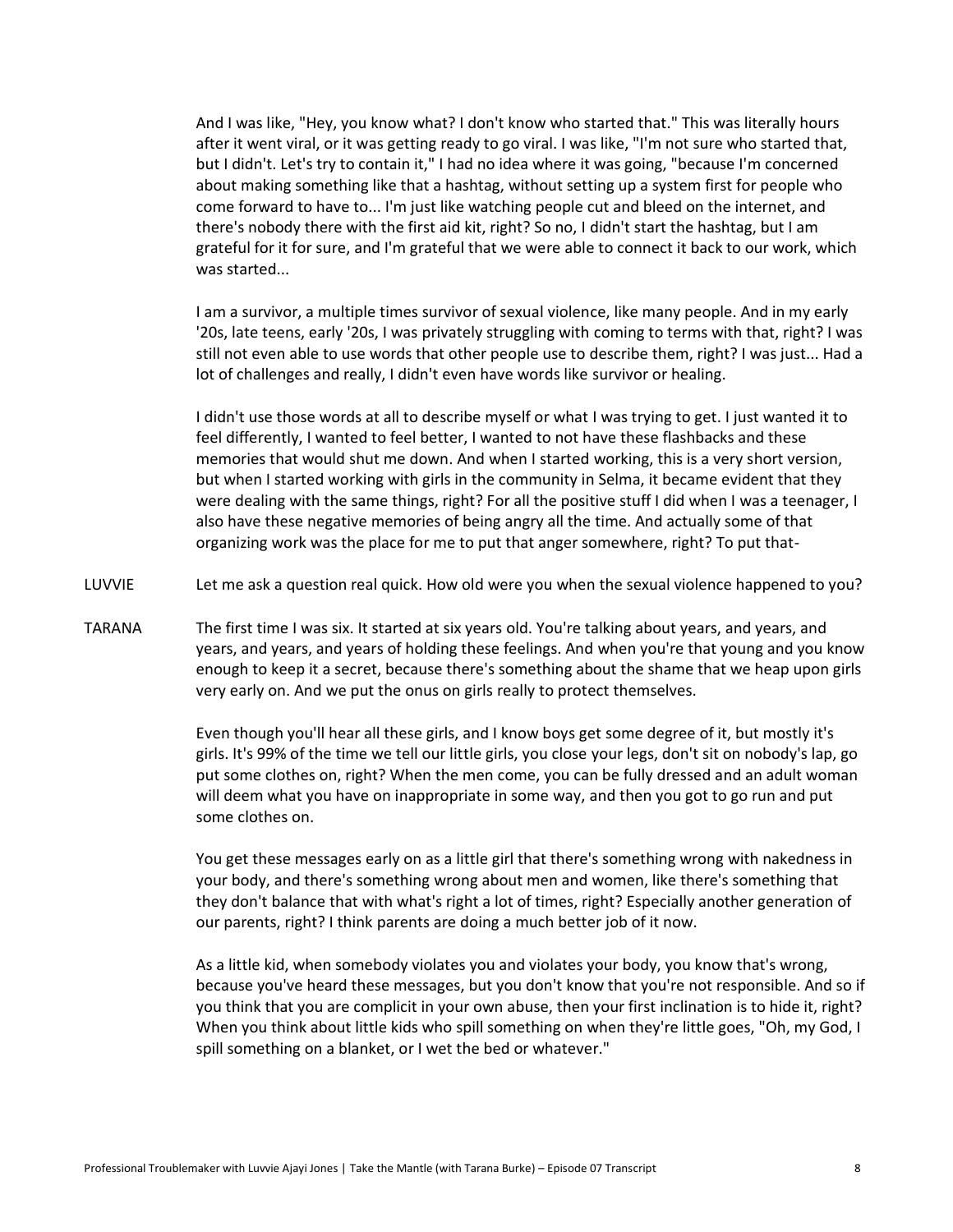|               | They try to hide it, because they don't want to get in trouble. And so then I grew up like many,<br>many, many people who experienced child sexual abuse. You grow up with this notion that you<br>did something wrong and you're not a good person. I just want to be a good person in the world<br>and put that behind me. That [crosstalk 00:27:03] into anger eventually.                                                                                                                                                 |
|---------------|-------------------------------------------------------------------------------------------------------------------------------------------------------------------------------------------------------------------------------------------------------------------------------------------------------------------------------------------------------------------------------------------------------------------------------------------------------------------------------------------------------------------------------|
| LUVVIE        | What you just said reminded me of Chimamamda Adichie's quote, we teach girls shame. Close<br>your legs; cover yourself. We make them feel as though being born female, they're already<br>guilty of something.                                                                                                                                                                                                                                                                                                                |
| <b>TARANA</b> | That's right.                                                                                                                                                                                                                                                                                                                                                                                                                                                                                                                 |
| LUVVIE        | And so, girls grow up to be women who silence themselves. They grow up to be women who<br>cannot say what they truly think. And they grow up And this is the worst thing we do to girls,<br>they grow up to be women who have turned pretense into an art form.                                                                                                                                                                                                                                                               |
| <b>TARANA</b> | Oh, I have not heard that quote, but it is so dead on. It is so dead on. That's exactly what I'm<br>saying, right? It's ingrained almost into your body, right? That this, you should be ashamed that<br>somebody else did something to you. And then you have parents who will, particularly in the<br>black communities, you'll have parents who will be like, "If somebody's touching you, you tell<br>me, because I'm going to kill him." Which again-                                                                    |
| LUVVIE        | Which then puts the onus on you.                                                                                                                                                                                                                                                                                                                                                                                                                                                                                              |
| <b>TARANA</b> | Exactly, exactly. Now, I'm responsible-                                                                                                                                                                                                                                                                                                                                                                                                                                                                                       |
| LUVVIE        | If somebody dies.                                                                                                                                                                                                                                                                                                                                                                                                                                                                                                             |
| <b>TARANA</b> | If somebody dies. In my case, I knew already about the idea of consequences, I knew about jail,<br>and I had an opportunity right after it happened tell my stepfather, who was this hawking six<br>foot three, gruff, west Indian man, who I knew had a pistol, who referenced it all the time. Don't<br>let me get my pistol. I had a choice of, I knew No, I didn't fear not being believed, I feared<br>getting in trouble and getting somebody killed. And then my father going to jail and it would all<br>be my fault. |
| LUVVIE        | And it just be this rolling consequence, so you said the best thing I can do is just be quiet.                                                                                                                                                                                                                                                                                                                                                                                                                                |
| <b>TARANA</b> | Just be quiet, and be quiet, and be better. And so I made a mistake, I'm a bad girl, I just got to be<br>better. This is six, imagine holding that at six to seven years old, and there's so many of us.                                                                                                                                                                                                                                                                                                                      |
| LUVVIE        | You brought this up, actually, let's drill into that a little bit more, because that is real, and I never<br>thought about the idea that we have two choices. Is tell and you're not believed, tell and<br>somebody gets hurt and you take it on. For you at six, just looking back, what would the thing<br>that you would have wanted to hear that would have told you it's okay for you to say<br>something, we need you to say something. What is the thing that would also take the<br>responsibility off your back?     |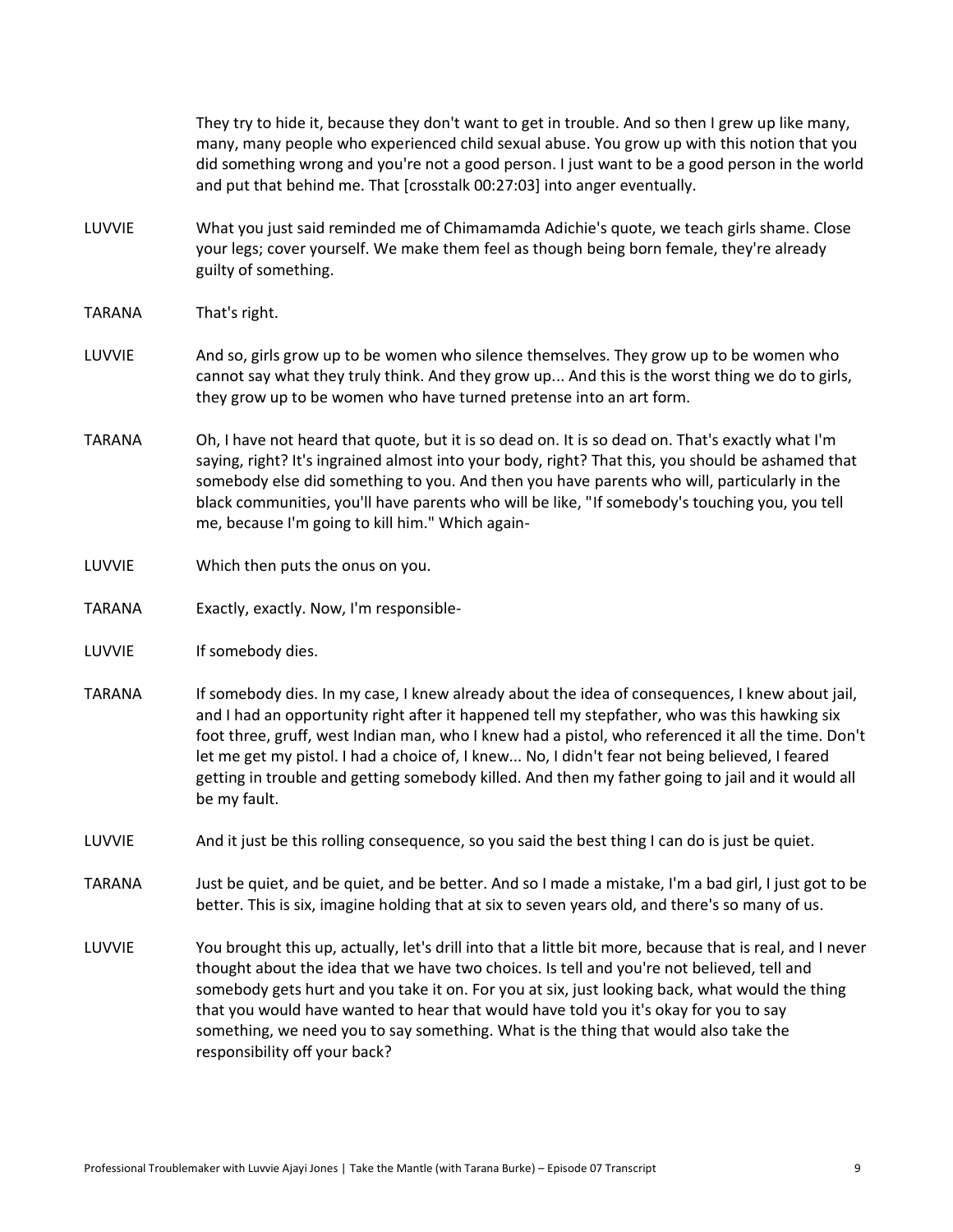| <b>TARANA</b> | I think that if I had heard prior to it happening, like those same rules, right? But if anybody was<br>to ever touch you or bother you, it's not your fault. Just come and tell mommy, come and tell<br>daddy, and we'll take care of it. Not, we're going to kill him, we're going to whatever, whatever,<br>but we're always It's like home base. You can always come back here because it's always safe<br>here, right? I felt the sense of safety in my home, but it was the safety that was wrapped in fear,<br>right? |
|---------------|-----------------------------------------------------------------------------------------------------------------------------------------------------------------------------------------------------------------------------------------------------------------------------------------------------------------------------------------------------------------------------------------------------------------------------------------------------------------------------------------------------------------------------|
|               | There's a fear that you're going to get beaten, you're going to get a whooping because you did<br>something wrong, there's a fear that somebody going to die, there's a fear that you're going to<br>get in trouble, there's a fear you're going to get There's all this fear that eventually then made<br>it safe, so to speak, but not safe in a way that would allow me to feel like I can say.                                                                                                                          |
|               | And I was very much allowed to speak my mind as a child, but even that was kind of curated,<br>and you get a sense of what you can and can't say. I couldn't tell my mother she was lying, you<br>know when you're a little kid in you hear your parents tell a fib about something like, "Oh, yeah,<br>I watched that yesterday." And you're like, "No, you didn't."                                                                                                                                                       |
| LUVVIE        | Sorry, but what?                                                                                                                                                                                                                                                                                                                                                                                                                                                                                                            |
| <b>TARANA</b> | You got it.                                                                                                                                                                                                                                                                                                                                                                                                                                                                                                                 |
| LUVVIE        | You got it, I was that kid too. You need to run and Luvvie, would have been terrible together<br>because I was that kid too. Who's like, "But I saw you-                                                                                                                                                                                                                                                                                                                                                                    |
| <b>TARANA</b> | That's not-                                                                                                                                                                                                                                                                                                                                                                                                                                                                                                                 |
| LUVVIE        | That's not what happened.                                                                                                                                                                                                                                                                                                                                                                                                                                                                                                   |
| <b>TARANA</b> | I saw that, but you knew better than to say that.                                                                                                                                                                                                                                                                                                                                                                                                                                                                           |
| LUVVIE        | Right.                                                                                                                                                                                                                                                                                                                                                                                                                                                                                                                      |
| <b>TARANA</b> | What I would have needed was a different upbringing really up until that point around those<br>kinds of things. And I think when I talk to parents about their children and safety, these are the<br>things that I try to try to impress upon them. You have to have open communication, we know<br>that, we hear that all the time, but it's the quality of the communication.                                                                                                                                             |
|               | It's not just openness for the sex, some parents are real raw and they talk about sex, and dah,<br>dah, dah, to their kid, that's their choice. I'm not here to say, because I'm really open with my<br>child, right? But also I remember with Kaia, I would say I was such a crazy parent too, because<br>I was so busy to get it right. But let's say I would yell at them, right? My child uses they/them<br>pronouns.                                                                                                   |
|               | And I would yell at them, and then I would say, "I'm sorry for yelling at you, I was yelling at you                                                                                                                                                                                                                                                                                                                                                                                                                         |

out of anger." And then Kaia would say, "Oh, it's okay, mommy." And I would say, "Okay, I know you said it's okay, but I also want you to know that it's not okay for somebody to harm you, and then apologize. If you don't feel good about that it's... And my poor baby would be like, I mean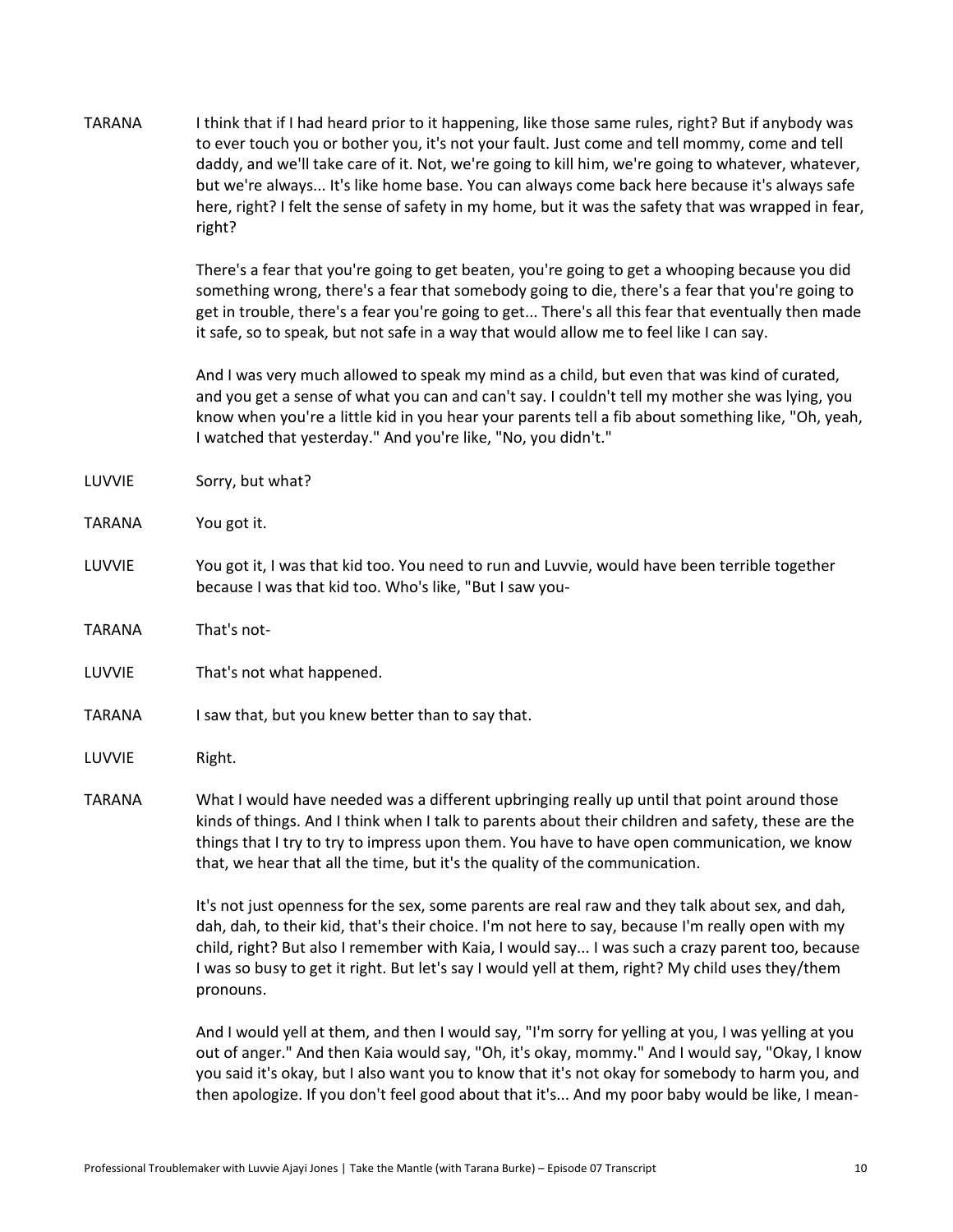LUVVIE She'd be like [crosstalk 00:32:23].

- TARANA It's okay, we crack up laughing now because Kaia is like, "I would have much rather gotten spankings when I was little than all that damn talk.
- LUVVIE Oh, that talking. She was like, "Man, I get it, all the feelings." That's amazing.

TARANA I was doing the most [inaudible 00:32:42].

LUVVIE But that's because you were trying your best to raise a healthy child up who grew up to be somebody who could tell you, "Hey mom, I go by they and them now." And you honor that. That's the type of safety that people don't have. People do not have that type of safe space.

## Y'all. It's FEAR-FIGHTER FEBRUARY!

Our mission is to empower 1 million people to fight their fear, in order to achieve their wildest dreams. So during the month of February, we're inviting you to join me and the rest of LuvyNation for the Fear-Fighter Challenge.

Each day in the month of February, when you sign up for daily emails at [FEARFIGHTERCHALLENGE.com,](http://fearfighterchallenge.com/) you will get a call to action that will help you fight fear that day. Simple things that get you closer to tackling fear - that everlasting hater.

And you don't have to fight fear alone! Join us each day in #LuvvNation (my online community and app that is a safe space in a dumpster fire world), where you can link up with other Fear-Fighters to gas each other up.

Sign up now at [FEARFIGHTERCHALLENGE.com!](http://fearfighterchallenge.com/) Join us!

| LUVVIE        | So when you started Me Too, and thank God you had receipts.                                                                                                                               |
|---------------|-------------------------------------------------------------------------------------------------------------------------------------------------------------------------------------------|
| <b>TARANA</b> | Thank God.                                                                                                                                                                                |
| LUVVIE        | You've had photos from rallies, what year was that photo that's been going around where you're<br>holding the pink Me Too sign? What year was that?                                       |
| <b>TARANA</b> | I had the shirt on, it says Me Too, that's 2013 or 2014. I think.                                                                                                                         |
| LUVVIE        | 2013.                                                                                                                                                                                     |
| <b>TARANA</b> | Yeah, somewhere in there, because that's in Philadelphia. And there's also another picture, I'm<br>at this table with a bunch of Me Too shirts, that one was sort from 2006 sort of 2007. |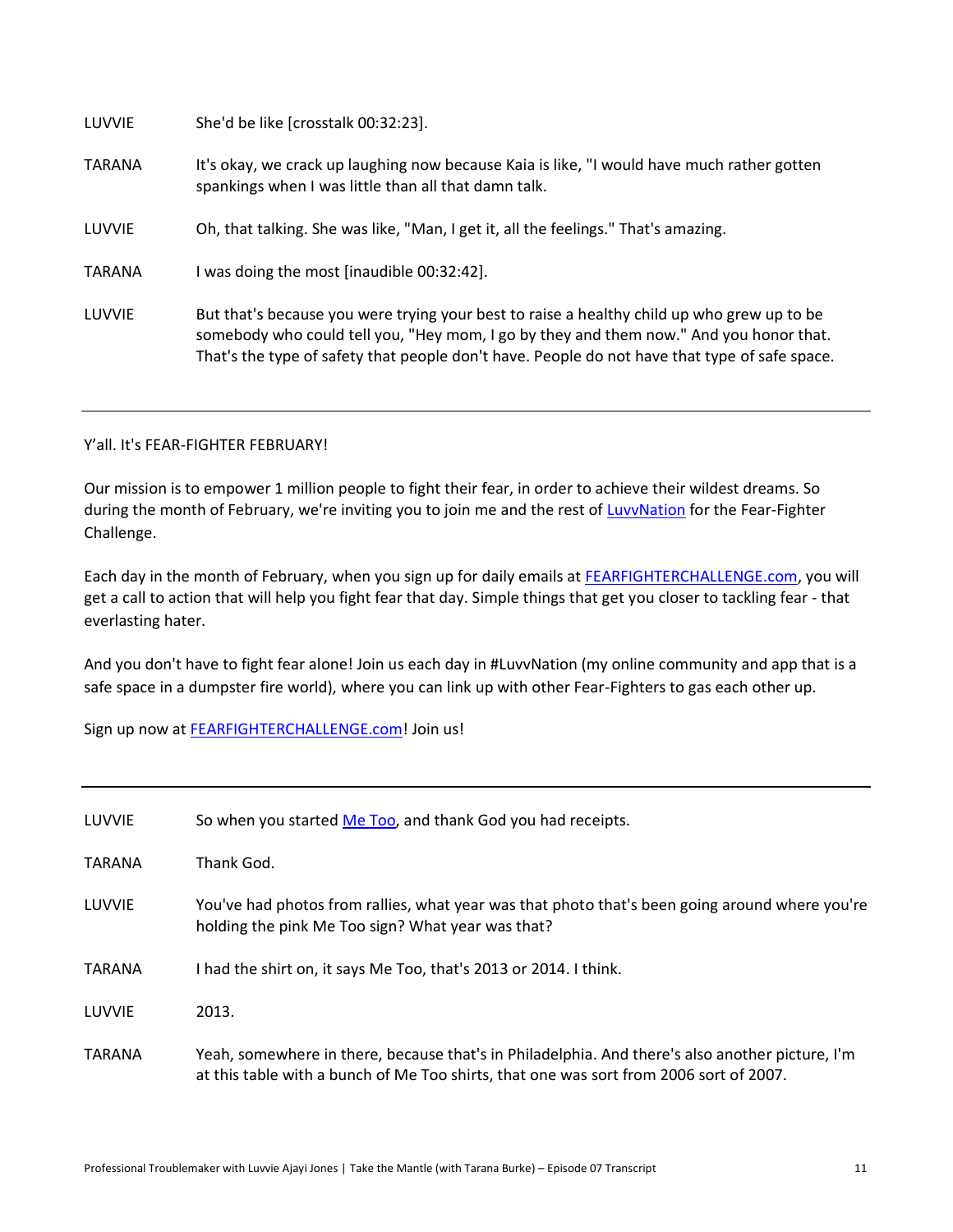LUVVIE Wow, wow.

- TARANA We've been at it for a long time. You remember, you were part of that crew that I initially... That day like, "Hey, y'all."
- LUVVIE We said, "Say less." So what happened? I remember that day, I remember that day so much because me and Tarana, had been a part of a crew of dope women who just are each other's support. Who just tell each other stories, who are all amazing as writers, as just black women showing up in this world then who are seen as leaders for years. At this point, I can't remember how many years it's been.
- TARANA It's a minute.
- LUVVIE It's been a minute. And I remember that day you came in and you were like, "Y'all what's happening on Twitter right now? Alyssa Milano tweeted Me Too." Talking about sexual violence and now everyone is talking about Me Too, but our work is being lost in it. We was like, "What? No." And all you need is black women, a whole high band.
- TARANA Oh, listen, activate the thread. There was the level of activation that took place that day. And it is the thing to your point about having all these different lives support for that moment. From every area of my life, black woman stood up and were like, "Oh, not today." I don't know that a human being could feel more enveloped, enveloped in love than I did in those first few days. It was, you try to be a good person in the world, you try to do right about people.

We fail sometimes, but for the most part, that's just kind of like living up and up, right? And not for anything in return necessarily, but just because that's what feels good to do. And on those first couple of days, particularly at first day, our crew was like, "Okay, that thread is still there, right?"

- LUVVIE That thread is still there.
- TARANA It's like, first of all, I remember Patrice saying, "We got to ride the wave, right? Ride the wave, calm down. And you and Luvvie goes... For those who don't know by now Luvvie goes into strategic mode whenever there's an issue. All right first, boom, this is what we going to do. One, two, we're going to get everybody to and tweet about it. We're going to repost.

The women just started converging and planning on the opposite end I had Yaba, and my other crew of girlfriends who were like, "Girl, you got receipts, I don't understand? You've been talking about Me Too forever."

- LUVVIE Forever.
- TARANA And I went in my phone and I'm like, "This is the grace of God, because I went in my phone that I had just got my new iPhone." And you know how sometimes all your stuff doesn't transfer. I go into the phone and flip back and my 2013, or whatever that year was, the one you're talking about that rally, I had a video from that rally in my phone.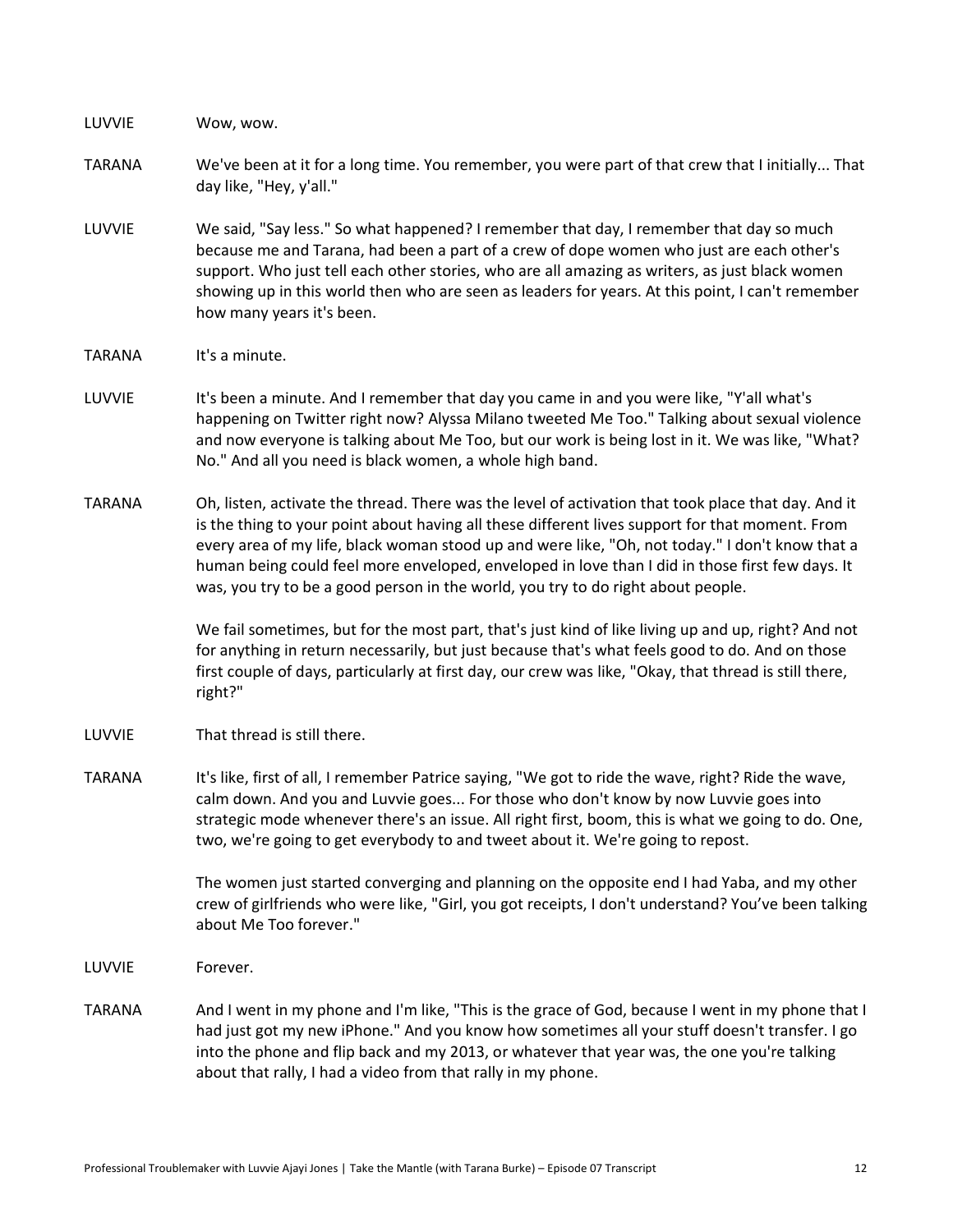| LUVVIE        | In your phone.                                                                                                                                                                                                                                                                                                                                                                                                                                                                                                              |
|---------------|-----------------------------------------------------------------------------------------------------------------------------------------------------------------------------------------------------------------------------------------------------------------------------------------------------------------------------------------------------------------------------------------------------------------------------------------------------------------------------------------------------------------------------|
| <b>TARANA</b> | I was like, "Okay, God." And then I posted that video on Facebook and Instagram. No, I didn't<br>even think I had [inaudible 00:36:40]-                                                                                                                                                                                                                                                                                                                                                                                     |
| LUVVIE        | Twitter.                                                                                                                                                                                                                                                                                                                                                                                                                                                                                                                    |
| <b>TARANA</b> | Twitter and I think Instagram. I posted whenever I had a social media and I was a terrible social<br>media person at the time, I still am pretty terrible. And folks just went at it, and the other<br>beautiful thing about that was, it wasn't just people in my crew, my people activated their<br>crews. And as black women in general, kind of got a sense of what was happening. And they<br>were like, "What [inaudible 00:37:03]. Oh, no." Pam is a shit. She DM me the next day. "Hi, I just<br>wanted to say hi." |
| LUVVIE        | You got the wrath of a million black women.                                                                                                                                                                                                                                                                                                                                                                                                                                                                                 |
| <b>TARANA</b> | Black women were like-                                                                                                                                                                                                                                                                                                                                                                                                                                                                                                      |
| LUVVIE        | Excuse me, excuse me, moves like ah, ah.                                                                                                                                                                                                                                                                                                                                                                                                                                                                                    |
| <b>TARANA</b> | You got that name wrong.                                                                                                                                                                                                                                                                                                                                                                                                                                                                                                    |
| LUVVIE        | Yeah, yeah, yeah, yeah, no, no, that belongs to her. And it was such an important thing to even<br>watch because oftentimes our voices are drowned out, but it reminded me that we have such<br>strength in numbers. Our voices will not be drowned out when we all come together on one<br>thing.                                                                                                                                                                                                                          |
| <b>TARANA</b> | That's right. When we make up our mind, I mean, it's exactly what we saw with the survivors,<br>right? It was that could have There have been other hashtags and I really thought about<br>#WhylStayed, remember that hashtag?                                                                                                                                                                                                                                                                                              |
| LUVVIE        | Yeah, why I stayed.                                                                                                                                                                                                                                                                                                                                                                                                                                                                                                         |
| <b>TARANA</b> | It had gone viral when the football player was caught on video hitting his wife. And I forget the<br>sister's name, she does work around domestic violence, but she started that hashtag. I<br>remember it was such an amazing thing to watch and to see people coming forward and it made<br>a really big impact, right?                                                                                                                                                                                                   |
|               | But maybe a year later, domestic violence then all of a sudden become the order of the day. And<br>we didn't have all these people and like people in sports, it just we didn't have the same impact.<br>So I did not expect for Me Too have staying power, right? Because my experience is people don't<br>want to talk about sexual violence in this life.                                                                                                                                                                |
| LUVVIE        | They don't. What year was this by the way, was this 2018?                                                                                                                                                                                                                                                                                                                                                                                                                                                                   |
| <b>TARANA</b> | 2017.                                                                                                                                                                                                                                                                                                                                                                                                                                                                                                                       |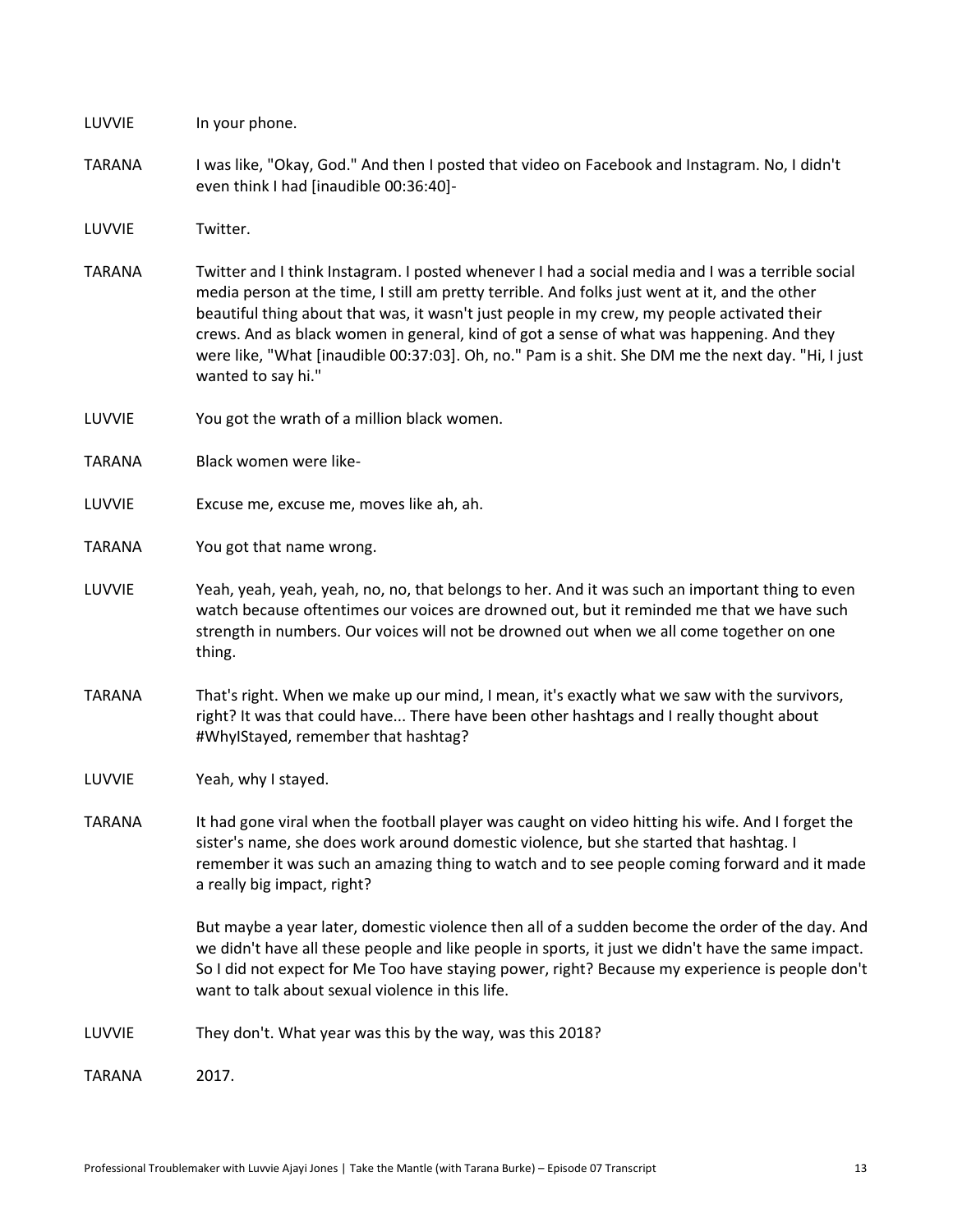- LUVVIE 2017, so that was four years ago. I remember just sliding into your DMs and being like, "What do you need? Is this getting overwhelming for you?" Because I started seeing everybody pulling at you because all of a sudden Me Too became-
- TARANA The thing.
- LUVVIE The thing to attach themselves to like, "Okay, I too know Tarana. Oh, my God, we also want to feature Tarana. Oh, my God, we love Tarana Burke. And I was seeing all of that coming at you. How was that especially in those first few months?
- TARANA Oh, God, those first few months. It's funny, I literally just wrote about this. Those first few months were incredibly overwhelming, I was going through one, trying to ground myself and like, Tarana, take this moment, get the message out, talk about sexual violence, talk about this, and go back into your cocoon, right?

Don't get caught up in this hype, and I was on that wave for a minute, and then in November... It's very interesting because I think we talked this day too. In November, the Time Magazine released their nominations for the person of the year, and Me Too was in it. And so everybody come, "Oh, my God. Oh, my God." And I was like, "But they don't need me." I still don't know that the world will acknowledge that the movement that is Me Too, is my brain child, right?

I was just like top person of the year? Ain't no way in the world. Time Magazine is associating me with. This is not going to happen. That was like, "Okay, this is going to be the start of the life, let me take my seat." It was hard for me because just in May or June of that year, I had joined this collective of organizers who organize around child sexual abuse and sexual violence.

And they were another big support group for me, and this was like, Aishah Shaeda Simmons [inaudible 00:40:44], these folks who had been in this work for years, and years, and years, and I was so excited to be in community with them. And I was sharing with them, all these plans I had for Me Too, the following like fall and spring.

And so when, when all of the hype happened, I was like, "I'm never going to be able to do my work under this moniker again, because nobody's going to believe that a 44 year old black woman from the Bronx started this in this way." The story will get convoluted over time and it'll be like, "Oh, you're just trying to ride on the wave." And I'm like, "No, I started the wave."

- LUVVIE You started the wave, the wave was yours.
- TARANA Yeah, and I really do, when I say the grace of God, I really mean that, because I feel like sometime a thing has its time. And I think there's no real reason that I should have been... According to the laws of what we've seen in Hollywood, in pop culture, and all the rest of that. There's no real reason why I should have been elevated to prominence in this moment, none.
- LUVVIE God's grace.
- TARANA It's nothing but God's grace, because I could have easily been like, "Oh, yeah, that's great, she started that in 2006, but now it's the dah, dah, dah, right? They could have easily done that. I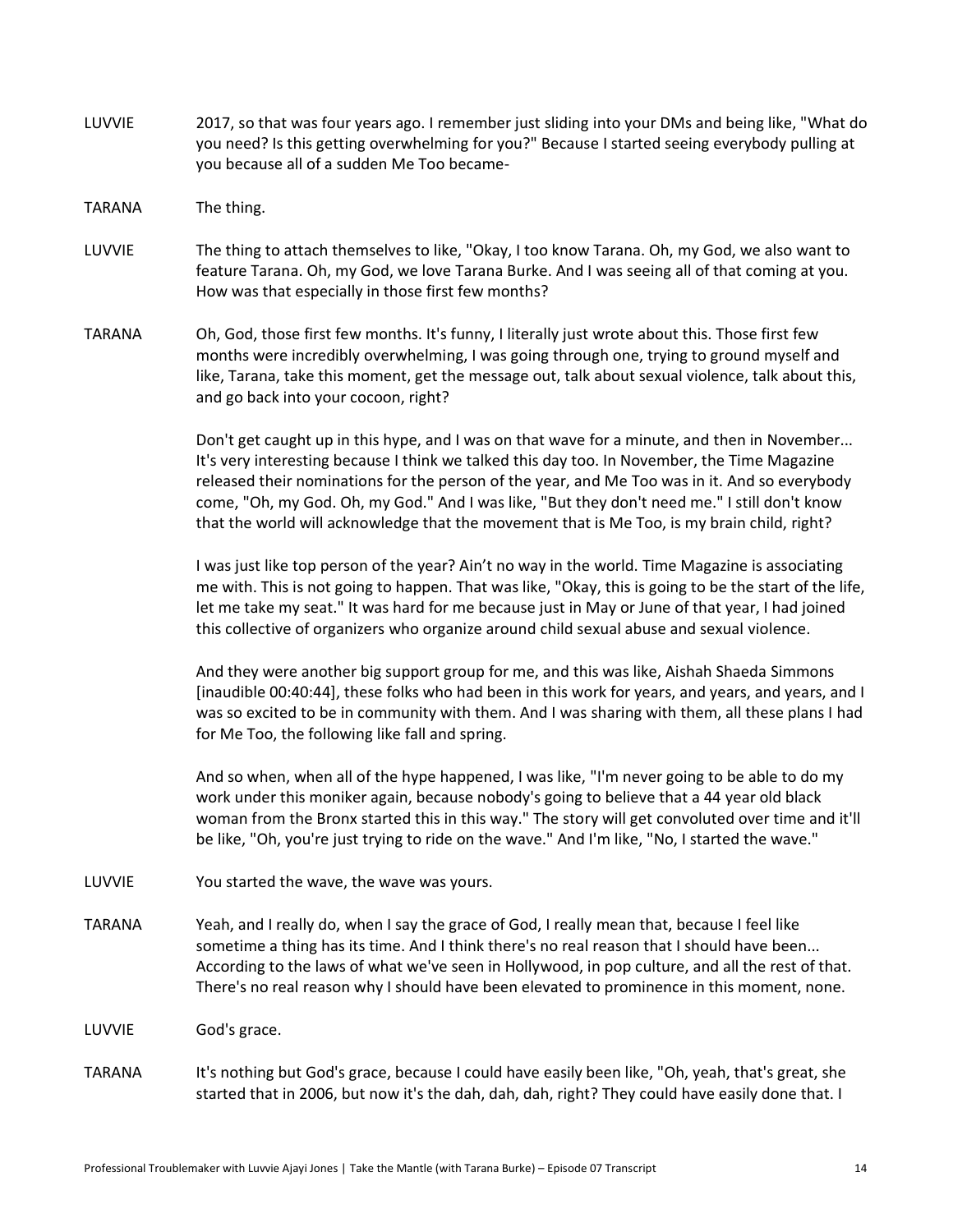think that when a moment has come, it has come. And not just for me personally, I mean, the moment to put sexual violence at the forefront. And I think that also... And I don't mean to say this to be controversial at all, but I think that the field of people who are doing the work around sexual violence also needed a shake up.

- LUVVIE Yes.
- TARANA Listen, there's more that can happen here. Survivors have to be at the forefront. We have to listen to the people who've experienced this. If we can talk about gun violence, and police violence, and climate justice, and all of these other things, this is also a social justice issue that needs its moment. And so I think that would have happened with or without me, I'm just grateful that I was able to be in there.

And I think what my role has been, since Me Too went viral, is to try to keep... I don't want to say moral compass. It's like to keep it centered on what's most important. The hashtag is not what's the most important, because the people who put the hashtag up are most important. Every hashtag is a human being, and we tend to forget that, when we just see it over and over and over and over again. Every time you see somebody put hashtag Me Too, there's a human being behind a keyboard who made a decision to put out into the world some of the darkest things they've ever experienced.

We have a responsibility to meet them at that place and say, "What do you need? Or here I am, what do you need? You've done this hard work, this is the labor, that's all you have to do. How can I come in and help support you moving forward?" That's our job, that's my job.

- LUVVIE Ithink God's grace, black women's loudness, and refusal to let your name be erased. And just the fact that this was destined somewhere, because like you said, the fact that this has been for years and you still retain your prominence is significant and extraordinary. I should have remembered it was 2017 because one of the things that I did with my TED Talk, the night before I get to the TED Talk-
- TARANA I remember that.
- LUVVIE And I scrapped half of it, and I rewrote it, and I made sure to invoke your name in there. Because I wanted to also make sure for somebody who was listening, who has heard it, and it was very relevant to what I was saying, because your courage in coming out and being vulnerable about your sexual assault experiences, and this really deeply traumatic thing. For me, I'm like, "That's what it looks like to be the Domino." So it was important for me to invoke your name, and it's funny, one of the members of my team actually said, "I didn't realize Tarana was behind Me Too, until I heard your TED Talk."
- TARANA A lot of people didn't. You said that in the TED Talk, and then the people from TED called me. That's how-

LUVVIE Oh, wow.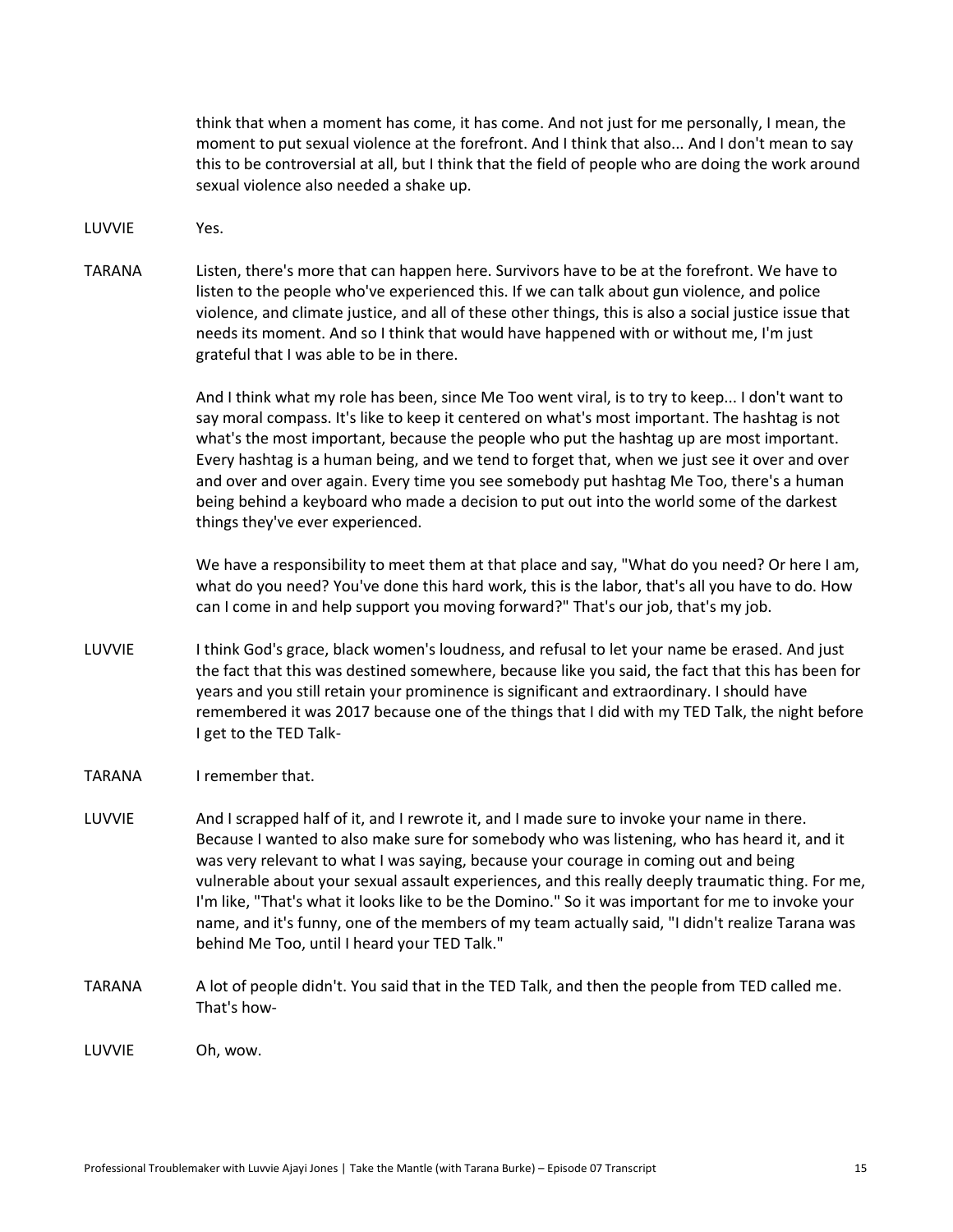- TARANA There's another lesson in here about something else that I've heard you say before, about who you bring in the room with you, and that is... You've definitely, I just appreciate you without getting mushy. I have a tendency in my old age to just-
- LUVVIE There's nothing wrong with being mushy. Listen, I'm mushy too.
- TARANA Listen, I've been crying at Cheerios commercials, I don't understand, I'm losing my toughness there. But I do appreciate that the one thing that I know, and I've said this to people without you even being in this space, is that the thing I know about Luvvie Ajayi Jones, is that if she thinks that you are ready, right? Because I think this is another point that people miss, it's not just bringing everybody in the room, because sometimes you'll bring a person in a room and they'll embarrassment you.
- LUVVIE Correct, correct, correct.
- TARANA And you'll be looking around like, "What a brainless fool in this room?"
- LUVVIE Word.
- TARANA There's so many people that we're surrounded by. There are so many people in our ecosystem and our small little universes that we are watching. We're watching them hustle. We're watching them struggle. We're watching them... But they are buttoned up and they are ready and they just need somebody to invoke their name in the right room.

They needed somebody to hold a door open and say, "Listen, I've been in here, I think you belong in here too." And I've seen you do that over and over and over again. You've certainly done it for me. The amount of times I've called you and be like, "Hey, Luvvie... Should I use this one or that one?" And you're always like, "Oh yeah, use this one." And we keep it moving. And it's not... We're not like gab on the phones. Or gossip girlfriends, right. But we are certainly support system. I count you in my support system. I hope you count me in the same way.

- LUVVIE Absolutely.
- TARANA Yeah, that was another one of those moments. It's just...
- LUVVIE Wow.
- TARANA And you have to... This is why I always wonder why people talk about black women not supporting each other and black people-
- LUVVIE I don't understand it.
- TARANA Y'all need to change crews. That's not my experience.
- LUVVIE I don't understand it. I can't relate. I cannot relate when people say like... But I'm like, "Listen..." Literally, I would text Tarana on some like, "Okay, I want to do this thing." And she'll be like, "All right, bet." Just being able to know that the village is just a text message away.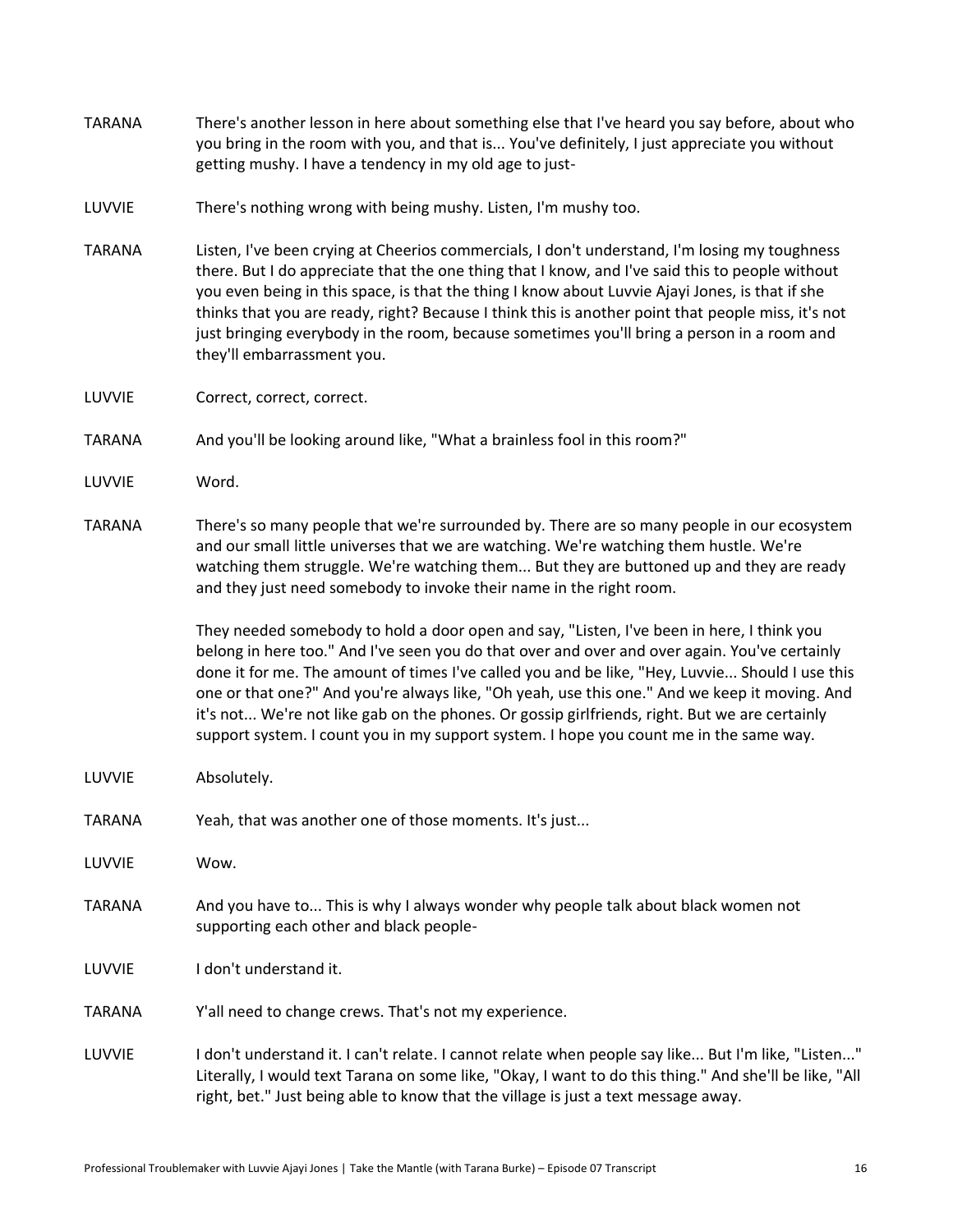| <b>TARANA</b> | It's just there. I have had I write this all the time. Black women save my life on a regular basis.                                                                                                                                                                                                                                                                                                                                                                                                                                                                                                                                                                                            |
|---------------|------------------------------------------------------------------------------------------------------------------------------------------------------------------------------------------------------------------------------------------------------------------------------------------------------------------------------------------------------------------------------------------------------------------------------------------------------------------------------------------------------------------------------------------------------------------------------------------------------------------------------------------------------------------------------------------------|
| LUVVIE        | Facts. Facts.                                                                                                                                                                                                                                                                                                                                                                                                                                                                                                                                                                                                                                                                                  |
| <b>TARANA</b> | Regular basis. From the elders in my life who pulled my coat and be like, "Now, listen."                                                                                                                                                                                                                                                                                                                                                                                                                                                                                                                                                                                                       |
| LUVVIE        | Now listen.                                                                                                                                                                                                                                                                                                                                                                                                                                                                                                                                                                                                                                                                                    |
| <b>TARANA</b> | I've had elders who seen me on TV and be like, Don't wear that shirt no more." And, "Change<br>that lipstick."                                                                                                                                                                                                                                                                                                                                                                                                                                                                                                                                                                                 |
| LUVVIE        | For real?                                                                                                                                                                                                                                                                                                                                                                                                                                                                                                                                                                                                                                                                                      |
| <b>TARANA</b> | You know elders, they don't care.                                                                                                                                                                                                                                                                                                                                                                                                                                                                                                                                                                                                                                                              |
| LUVVIE        | [crosstalk 00:48:03] You know they ain't got no type of couth.                                                                                                                                                                                                                                                                                                                                                                                                                                                                                                                                                                                                                                 |
| <b>TARANA</b> | They'll also call me and say, "I'm just so proud of you. I just want you to hold that." And the<br>girlfriends who you can call and cry with and laugh with and grind with. I just I would not be<br>here. Here as, Tarana Burke, blah, blah, blah. But I wouldn't be here on this earth without the<br>love, support and encouragement, upliftment of black women and just women. I just wouldn't.                                                                                                                                                                                                                                                                                            |
| LUVVIE        | For real.                                                                                                                                                                                                                                                                                                                                                                                                                                                                                                                                                                                                                                                                                      |
| <b>TARANA</b> | And black men ain't no And black men are right behind them, right?                                                                                                                                                                                                                                                                                                                                                                                                                                                                                                                                                                                                                             |
| LUVVIE        | Yeah.                                                                                                                                                                                                                                                                                                                                                                                                                                                                                                                                                                                                                                                                                          |
| <b>TARANA</b> | One of the most painful things about this experience over the last four years has been this<br>notion somehow that I don't love black men or that I don't support black men. Oh yeah. Yeah,<br>yeah, yeah. Because our community is not ready to deal with sexual violence, really. And it's<br>going to take And because our community has a very painful history with sexual violence.                                                                                                                                                                                                                                                                                                       |
| LUVVIE        | Yeah.                                                                                                                                                                                                                                                                                                                                                                                                                                                                                                                                                                                                                                                                                          |
| <b>TARANA</b> | I don't want to just say it's like, "Oh, black people just won't deal with it." It's just like any other<br>trauma. Our community has been traumatized by sexual violence. From the days of<br>enslavement. And so it's really difficult. It's like an onion, it's many, many layers. And what<br>happens a lot of time when you bring up something that's painful, when you bring up memories<br>of pain, people lash out. And so there's this And every time I bring up something around black<br>survivors that comes out We just put out something around black survivors and I got all of<br>these folks on my social media. "Why do you hate black men so much?" I'm like, "Wow, that's" |
| LUVVIE        | Wow.                                                                                                                                                                                                                                                                                                                                                                                                                                                                                                                                                                                                                                                                                           |
| <b>TARANA</b> | Could not be further from the truth.                                                                                                                                                                                                                                                                                                                                                                                                                                                                                                                                                                                                                                                           |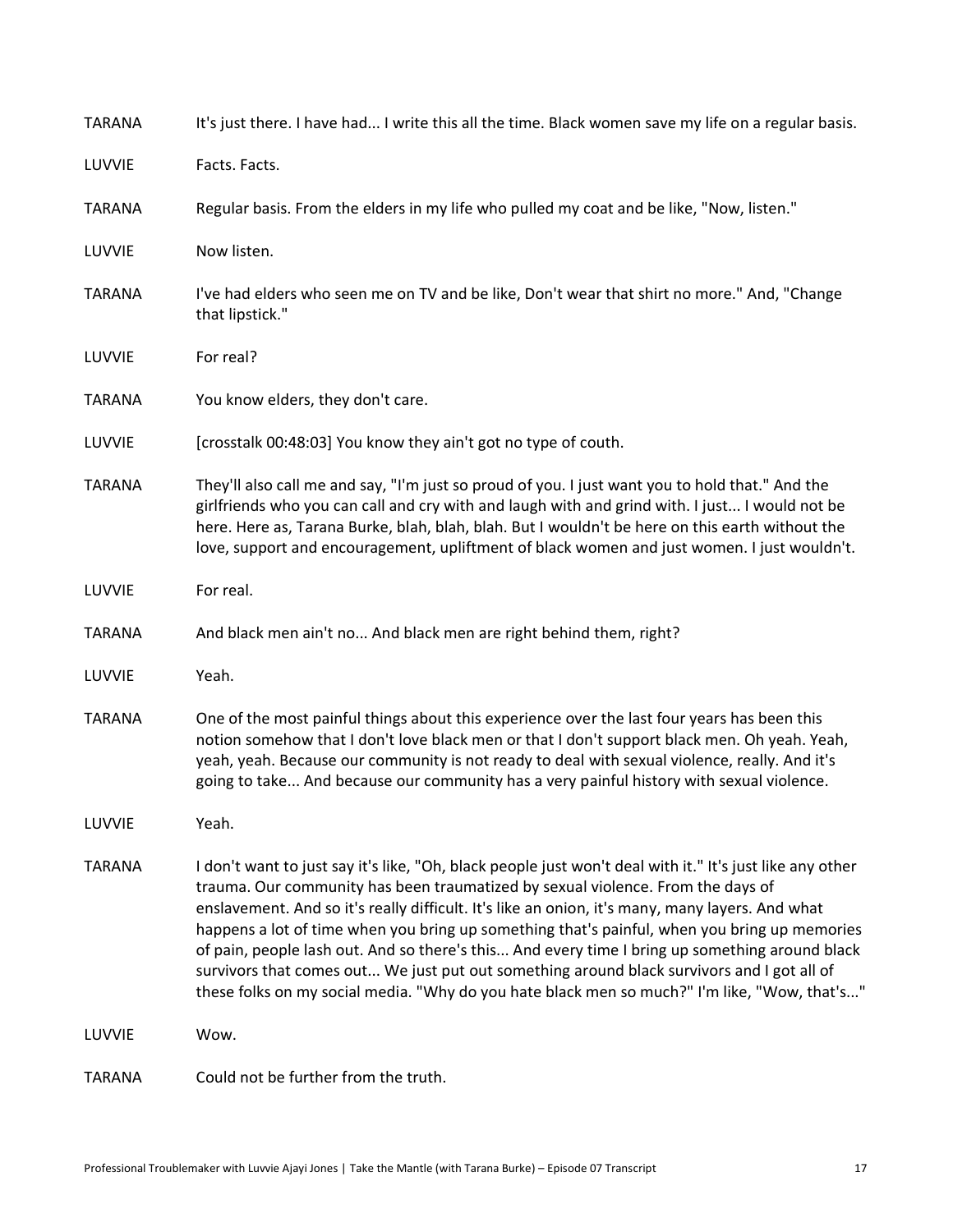| LUVVIE        | That's crazy. And actually that brings me to what are So you've become besties with some of<br>Hollywood's finest. You have access in ways that's crazy. Yeah, what are the tough parts of this<br>prominence? You and I talk about it often.                                                                                                                                                                                                                                                                                                                                                                                                                                        |
|---------------|--------------------------------------------------------------------------------------------------------------------------------------------------------------------------------------------------------------------------------------------------------------------------------------------------------------------------------------------------------------------------------------------------------------------------------------------------------------------------------------------------------------------------------------------------------------------------------------------------------------------------------------------------------------------------------------|
| <b>TARANA</b> | Yeah, I mean that whole part about the The funny thing about becoming friends with folks<br>who The actresses and the people who are prominent, is that they're human beings too.                                                                                                                                                                                                                                                                                                                                                                                                                                                                                                    |
| LUVVIE        | Humans.                                                                                                                                                                                                                                                                                                                                                                                                                                                                                                                                                                                                                                                                              |
| <b>TARANA</b> | And Very much human, literally just like us. And meaning that the same kind of struggles, the<br>same kind of insecurities. And I think some of those friendships forged because they need to be<br>connected to people outside of those spaces that are willing to talk openly about these<br>challenges, right. Some of the challenges for me obviously have been dealing with the hatred<br>and the violence and the vitriol. That's been It was very scary. It's died down now more so<br>than it was in the right. 2018 was really bad. Yeah, getting death threats. So we had to move at<br>one point because when Me Too first went viral, I just I lived in Harlem. I wasn't |
| LUVVIE        | Yeah.                                                                                                                                                                                                                                                                                                                                                                                                                                                                                                                                                                                                                                                                                |
| <b>TARANA</b> | I wasn't trying to hide.                                                                                                                                                                                                                                                                                                                                                                                                                                                                                                                                                                                                                                                             |
| LUVVIE        | Right.                                                                                                                                                                                                                                                                                                                                                                                                                                                                                                                                                                                                                                                                               |
| <b>TARANA</b> | And it was a really And people could look at my address and they did. And they came to my<br>house and they sent packages and it was like, "Okay yeah, we got to go." So we had to move<br>from an apartment that I really loved. So that kind of stuff was hard. And It's also hard being<br>misunderstood. I know you get this. You have to fight the urge to be like, "That's not what I<br>meant."                                                                                                                                                                                                                                                                               |
| LUVVIE        | "That's not who I am."                                                                                                                                                                                                                                                                                                                                                                                                                                                                                                                                                                                                                                                               |
| <b>TARANA</b> | "That's not me!"                                                                                                                                                                                                                                                                                                                                                                                                                                                                                                                                                                                                                                                                     |
| LUVVIE        | Yeah.                                                                                                                                                                                                                                                                                                                                                                                                                                                                                                                                                                                                                                                                                |
| <b>TARANA</b> | I have people in my team all the time and be like, "Just let it go." And some of it is also my just<br>Yo, you wouldn't say this shit to my face. Some of it I'll just be looking at these trolls like, "Can<br>you just meet me on the corner of 125th and [crosstalk 00:52:01]? Let's chat, let's [inaudible<br>00:52:04] because you wouldn't say none of this shit to my face. You talking all this good, good,<br>good shit on the internet. I'm not a internet I don't do Twitter beef. I don't do none of that.                                                                                                                                                               |
| LUVVIE        | Keyboard thugs. Keyboard courage.                                                                                                                                                                                                                                                                                                                                                                                                                                                                                                                                                                                                                                                    |
| <b>TARANA</b> | That's not who I am. Even fighting that urge to be like, "Fuck all of y'all!" [inaudible 00:52:20]                                                                                                                                                                                                                                                                                                                                                                                                                                                                                                                                                                                   |
| LUVVIE        | Don't get the Me Too twisted. Don't get the Tarana Burke on the TED stage twisted.                                                                                                                                                                                                                                                                                                                                                                                                                                                                                                                                                                                                   |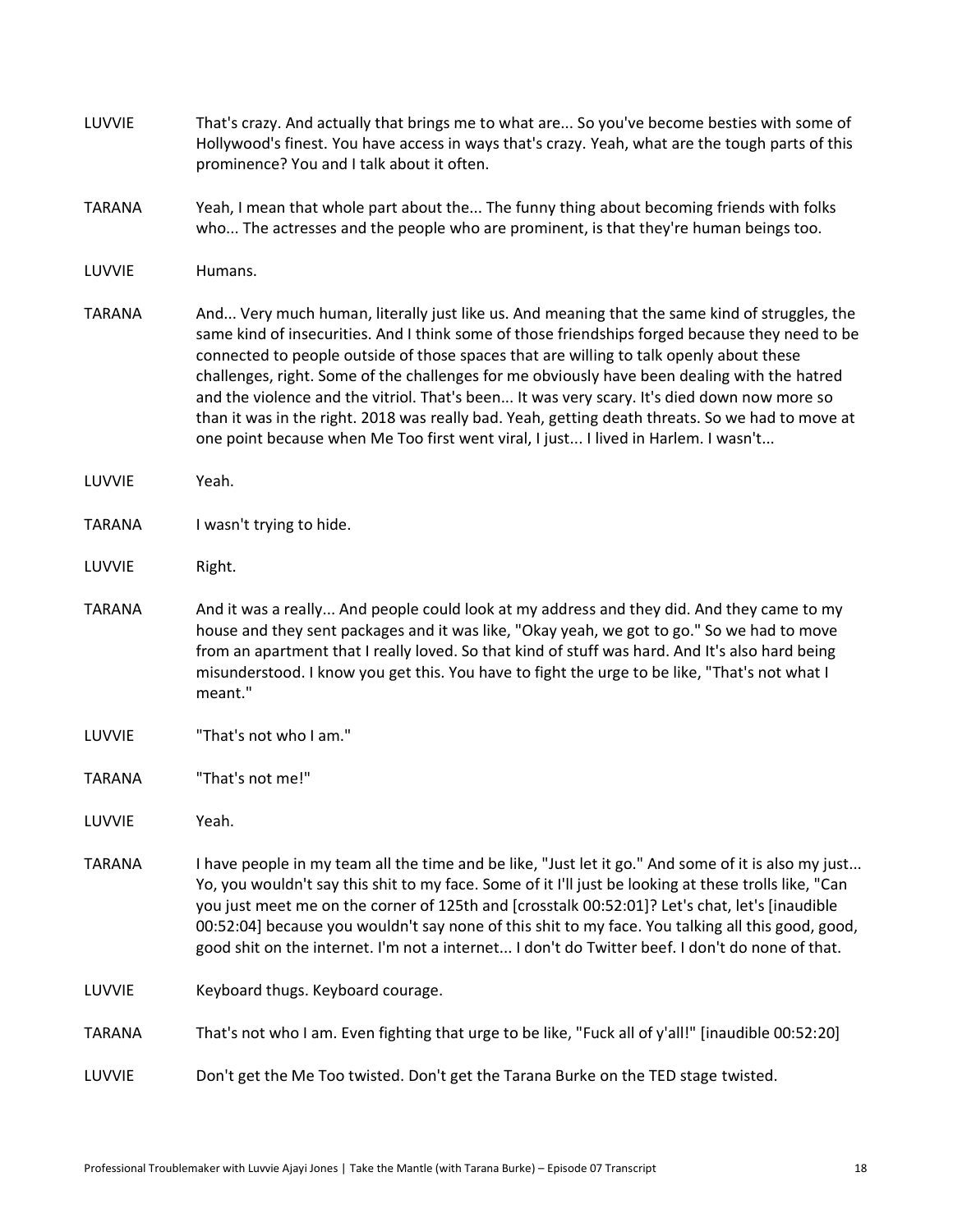| <b>TARANA</b> | Don't do that because I'm going to tell you Like my daughter always says, "Mommy" "My<br>mother would throw it all away." [inaudible 00:52:31] I be ready to throw it all away. But it's<br>not I also realized that it's one, those If I was to throw this all away for those idiot people-                                                                                                                                                                                                                                                                                                                                                                                                                                                                                                                                                                                           |
|---------------|----------------------------------------------------------------------------------------------------------------------------------------------------------------------------------------------------------------------------------------------------------------------------------------------------------------------------------------------------------------------------------------------------------------------------------------------------------------------------------------------------------------------------------------------------------------------------------------------------------------------------------------------------------------------------------------------------------------------------------------------------------------------------------------------------------------------------------------------------------------------------------------|
| LUVVIE        | Yeah.                                                                                                                                                                                                                                                                                                                                                                                                                                                                                                                                                                                                                                                                                                                                                                                                                                                                                  |
| <b>TARANA</b> | I would be the idiot, right?                                                                                                                                                                                                                                                                                                                                                                                                                                                                                                                                                                                                                                                                                                                                                                                                                                                           |
| LUVVIE        | Yeah.                                                                                                                                                                                                                                                                                                                                                                                                                                                                                                                                                                                                                                                                                                                                                                                                                                                                                  |
| <b>TARANA</b> | It's like the Jay-Z verse when he was like, "Don't argue with fools because from a distance<br>people can't tell who's who."                                                                                                                                                                                                                                                                                                                                                                                                                                                                                                                                                                                                                                                                                                                                                           |
| LUVVIE        | Yep.                                                                                                                                                                                                                                                                                                                                                                                                                                                                                                                                                                                                                                                                                                                                                                                                                                                                                   |
| <b>TARANA</b> | I swallow a lot of stuff and I also feel very I feel sad. This is going to sound After what I just<br>said, I do want to punch people in the face sometimes. But I also feel really sad for people<br>whose existence is bolstered by bullying people on the internet or who are willfully ignorant.<br>Right? You are mad at me because I want to call attention to something that is ruining our<br>community and you want to And it ravaging our community. And the thing is, you want to die<br>on this hill about somebody like R. Kelly, right?                                                                                                                                                                                                                                                                                                                                  |
|               | Or somebody like Bill Cosby, who wouldn't piss on you if you was on fire. Right? This is the part<br>that really bothers me. It's not about the celebrities because for every R. Kelly, Russell Simmons,<br>T.I. and Tiny, whoever the heck it is, there's somebody who doesn't have that label in our<br>community doing the same thing to our children, to our aunts and our sisters and our cousins<br>and our little brothers. And we have to at some point take a step back and examine what's<br>happening in our community. Away from all of the celebrity and the this and that and away from<br>that. And say none of that stuff actually matters except that if we don't address it, that it gives<br>permission for the people who we don't know to keep doing what they're doing. And that's it,<br>but it's challenging. Challenging to get some of this messages across. |
|               | And I'm not by far the only one. There's so many Lots of black women mostly who are ringing<br>the alarm. We've been ringing the alarm before Me Too. Before Me Too went viral. Before all of<br>that we've been ringing this. Every single time there's another celebrity, somebody in the news,<br>you got the same group of black feminist women who come forward and say, "Hey y'all, this is a<br>problem." And then there's always the debate. And it goes back to It goes back to what we<br>were talking about earlier about the messages we give girls at an early age.                                                                                                                                                                                                                                                                                                       |
| LUVVIE        | Yep.                                                                                                                                                                                                                                                                                                                                                                                                                                                                                                                                                                                                                                                                                                                                                                                                                                                                                   |
| <b>TARANA</b> | You want to debate whether these girls are fast or not because somebody put this notion of fast<br>in our minds back when we were three and four and five years old, six years old, just doing<br>cheerleading dances and stuff. Somebody said, "Stop acting all fast."                                                                                                                                                                                                                                                                                                                                                                                                                                                                                                                                                                                                                |
| LUVVIE        | Crazy.                                                                                                                                                                                                                                                                                                                                                                                                                                                                                                                                                                                                                                                                                                                                                                                                                                                                                 |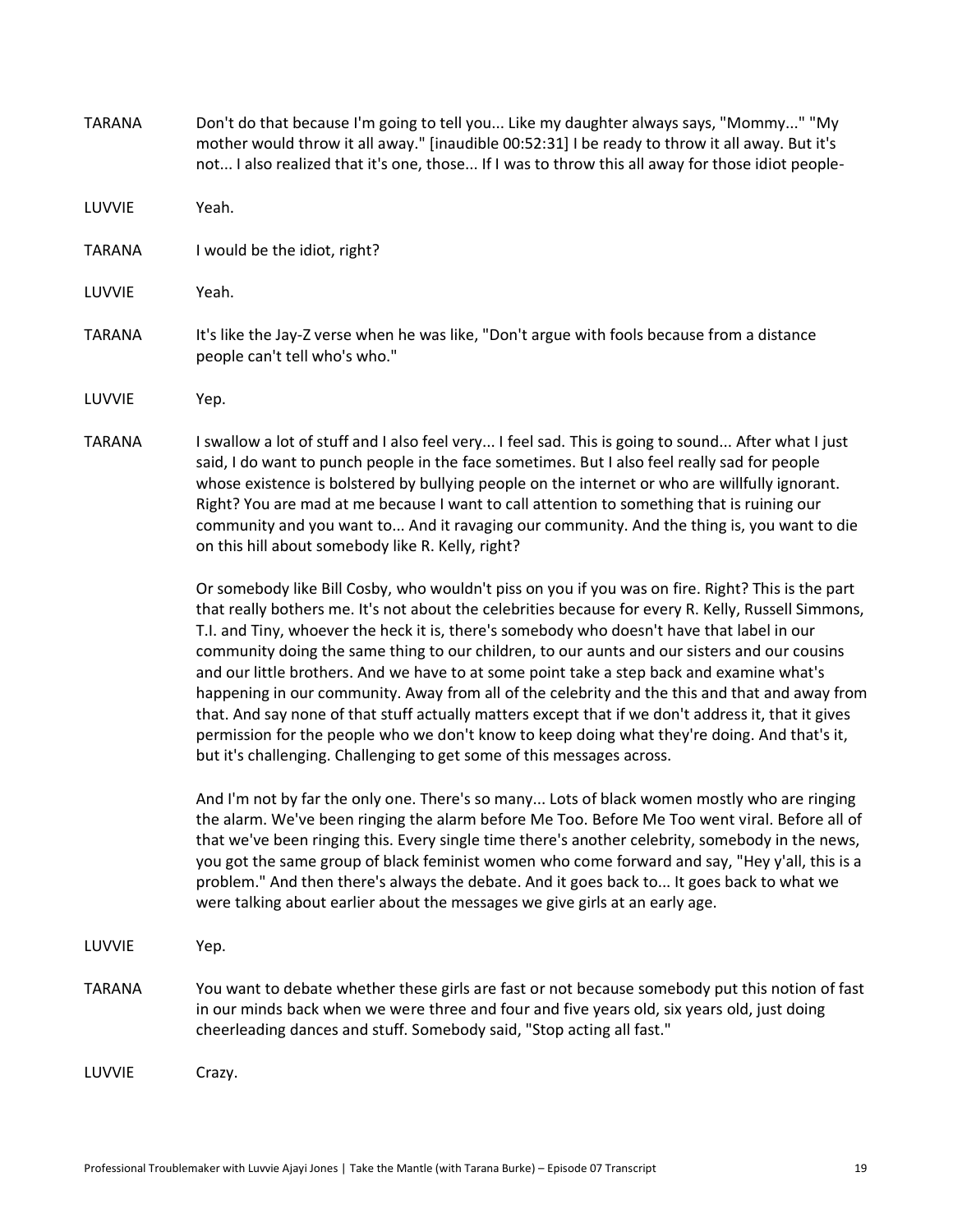| <b>TARANA</b> | It's crazy.                                                                                                                                                                                                                                                                                                                                                                                                                                                                     |
|---------------|---------------------------------------------------------------------------------------------------------------------------------------------------------------------------------------------------------------------------------------------------------------------------------------------------------------------------------------------------------------------------------------------------------------------------------------------------------------------------------|
| LUVVIE        | It's an interesting world but honestly I think being able to have Yeah, a crew of folks where<br>you can exchange war stories.                                                                                                                                                                                                                                                                                                                                                  |
| <b>TARANA</b> | Yeah.                                                                                                                                                                                                                                                                                                                                                                                                                                                                           |
| LUVVIE        | Because nobody gives you Nobody gives a manual for prominence. How do you handle when<br>the world stop seeing you as the underdog? How do you handle when the thing that is your<br>purpose now gets you a lot of attention when you weren't necessarily seeking the attention<br>because some people are seeking the attention.                                                                                                                                               |
| <b>TARANA</b> | Oh yeah.                                                                                                                                                                                                                                                                                                                                                                                                                                                                        |
| LUVVIE        | But those who were just head down trying to do the work who find themselves on massive<br>stages. [crosstalk 00:55:50] Huh?                                                                                                                                                                                                                                                                                                                                                     |
| <b>TARANA</b> | I think about that a lot because it's a very small sorority too, right. It's not like it happens all the<br>time, but thank God that Patrice and Alicia had this experience from Black Lives Matter.                                                                                                                                                                                                                                                                            |
| LUVVIE        | <b>Black Lives Matter.</b>                                                                                                                                                                                                                                                                                                                                                                                                                                                      |
| <b>TARANA</b> | Beforehand, Patrice and Alicia in particular have been such friends to me and such guide<br>[inaudible 00:56:17] Have provided so much guidance because they had a very similar<br>experience. Right?                                                                                                                                                                                                                                                                           |
| LUVVIE        | Yeah. Yep. Yep.                                                                                                                                                                                                                                                                                                                                                                                                                                                                 |
| <b>TARANA</b> | Thrown into prominence, just trying to help your community, just trying to be a voice for your<br>community. And all of a sudden it becomes a thing. And I think for black folks, we definitely not<br>used to because we're not used to people listening to us in that way. And so there needs to be a<br>manual because why do I need a PR person and a manager and a this and a that. It feels<br>pretentious and it feels like, "Wait, I'm supposed to be in the movement." |
| LUVVIE        | Yeah.                                                                                                                                                                                                                                                                                                                                                                                                                                                                           |
| <b>TARANA</b> | But also who's going to answer these calls and also who is going to help me guide my way<br>through I need a tax attorney.                                                                                                                                                                                                                                                                                                                                                      |
| LUVVIE        | Right, right. Right.                                                                                                                                                                                                                                                                                                                                                                                                                                                            |
| <b>TARANA</b> | What is happening? It is And I had quite a few people, from different walks of life, folks like<br>Marc. Marc Lamont Hill. He wasn't necessarily thrust to prominence, but he's a professor and an<br>academic and a regular dude who became. It was put on CNN and all the rest of these other<br>shows and it became prominent. So folks like that, or Or even Ava. I knew Ava DuVernay<br>before all of this.                                                                |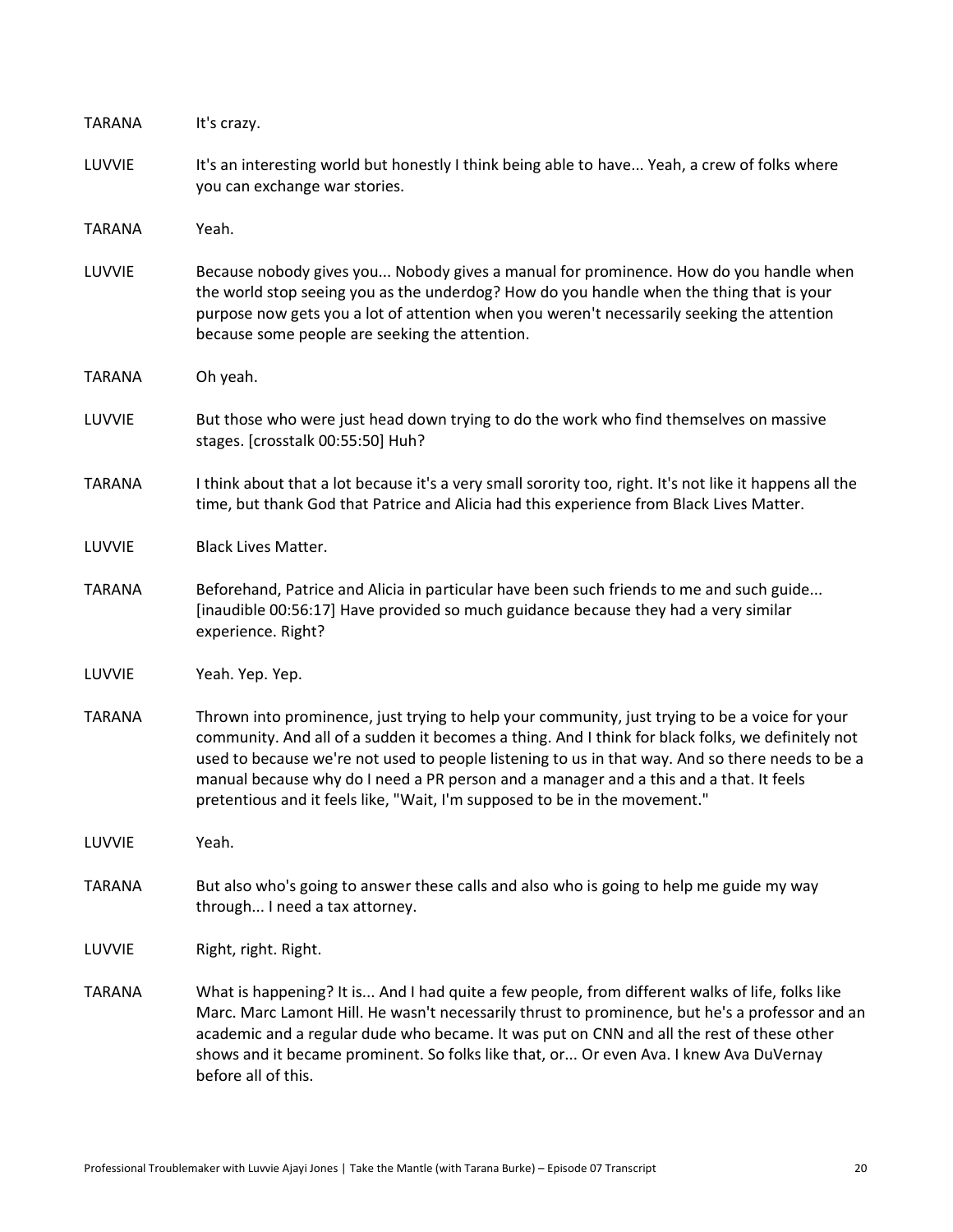| LUVVIE        | Right.                                                                                                                                                                                                                                                                                                                                                                                                                                                                                                                                                                                                                                                                                                                                                         |
|---------------|----------------------------------------------------------------------------------------------------------------------------------------------------------------------------------------------------------------------------------------------------------------------------------------------------------------------------------------------------------------------------------------------------------------------------------------------------------------------------------------------------------------------------------------------------------------------------------------------------------------------------------------------------------------------------------------------------------------------------------------------------------------|
| <b>TARANA</b> | Because of When she was starting out as a director, I was running a black arts organization<br>and we connected through that. And then I was a consultant on Selma when she did the movie.                                                                                                                                                                                                                                                                                                                                                                                                                                                                                                                                                                     |
| LUVVIE        | Yes.                                                                                                                                                                                                                                                                                                                                                                                                                                                                                                                                                                                                                                                                                                                                                           |
| <b>TARANA</b> | Yeah, so we was cool for a while. Similar to you, it was another one who will be like, "Hey sis, let<br>me holler at you. Is this going all right?" And shout out to the black women who are not afraid<br>to She would talk numbers.                                                                                                                                                                                                                                                                                                                                                                                                                                                                                                                          |
| LUVVIE        | Yes.                                                                                                                                                                                                                                                                                                                                                                                                                                                                                                                                                                                                                                                                                                                                                           |
| <b>TARANA</b> | And be straight up and down. "Do you have a lawyer?"                                                                                                                                                                                                                                                                                                                                                                                                                                                                                                                                                                                                                                                                                                           |
| LUVVIE        | Yep.                                                                                                                                                                                                                                                                                                                                                                                                                                                                                                                                                                                                                                                                                                                                                           |
| <b>TARANA</b> | "Do you have this and that?" I told a story in my book about It was Ava on the red carpet. I<br>don't even know if I've ever talked to her about this, but when I went to the Golden Globes                                                                                                                                                                                                                                                                                                                                                                                                                                                                                                                                                                    |
| LUVVIE        | Yeah.                                                                                                                                                                                                                                                                                                                                                                                                                                                                                                                                                                                                                                                                                                                                                          |
| <b>TARANA</b> | As shiny and as fancy and as whatever that was, it was all black women who got me through<br>that. This is how I'm telling you about the regularness of these actresses.                                                                                                                                                                                                                                                                                                                                                                                                                                                                                                                                                                                       |
| LUVVIE        | Yes.                                                                                                                                                                                                                                                                                                                                                                                                                                                                                                                                                                                                                                                                                                                                                           |
| <b>TARANA</b> | Gabrielle Union was the first one I reached out to like, "I don't know what's going on. I don't<br>know what we're supposed to do." And she was like, "Say less." She activated a whole network<br>of folks in Hollywood. All black women who Because she wasn't going to be there that<br>weekend. All converged to make sure that everything down to my nails were done. Because I'm<br>telling you, they was not And then on the red carpet I was struggling because my feet were<br>hurting. It was hot. You have to become Those women, all of them, all of the women that you<br>see, I'll just bow down to y'all because pulling that all together, walking in four inch heels,<br>talking to different people, stopping every two seconds. It's a lot. |
| LUVVIE        | It's a lot.                                                                                                                                                                                                                                                                                                                                                                                                                                                                                                                                                                                                                                                                                                                                                    |
| <b>TARANA</b> | And by the time I got almost to the end of the carpet my feet felt like I wanted to saw them off<br>at the ankle, okay. And Ava saw me. I'm talking about little tears was forming inside. And Ava<br>saw me and she pulled me to the side. She pulled me to the side and got your girl together. She<br>was like, "All right, you only got literally 10 more minutes. Just hold it for 10 more" I wanted<br>to If I didn't think I was going to get makeup on her dress, I probably put my head on her<br>shoulder like                                                                                                                                                                                                                                       |
| LUVVIE        | And cry.                                                                                                                                                                                                                                                                                                                                                                                                                                                                                                                                                                                                                                                                                                                                                       |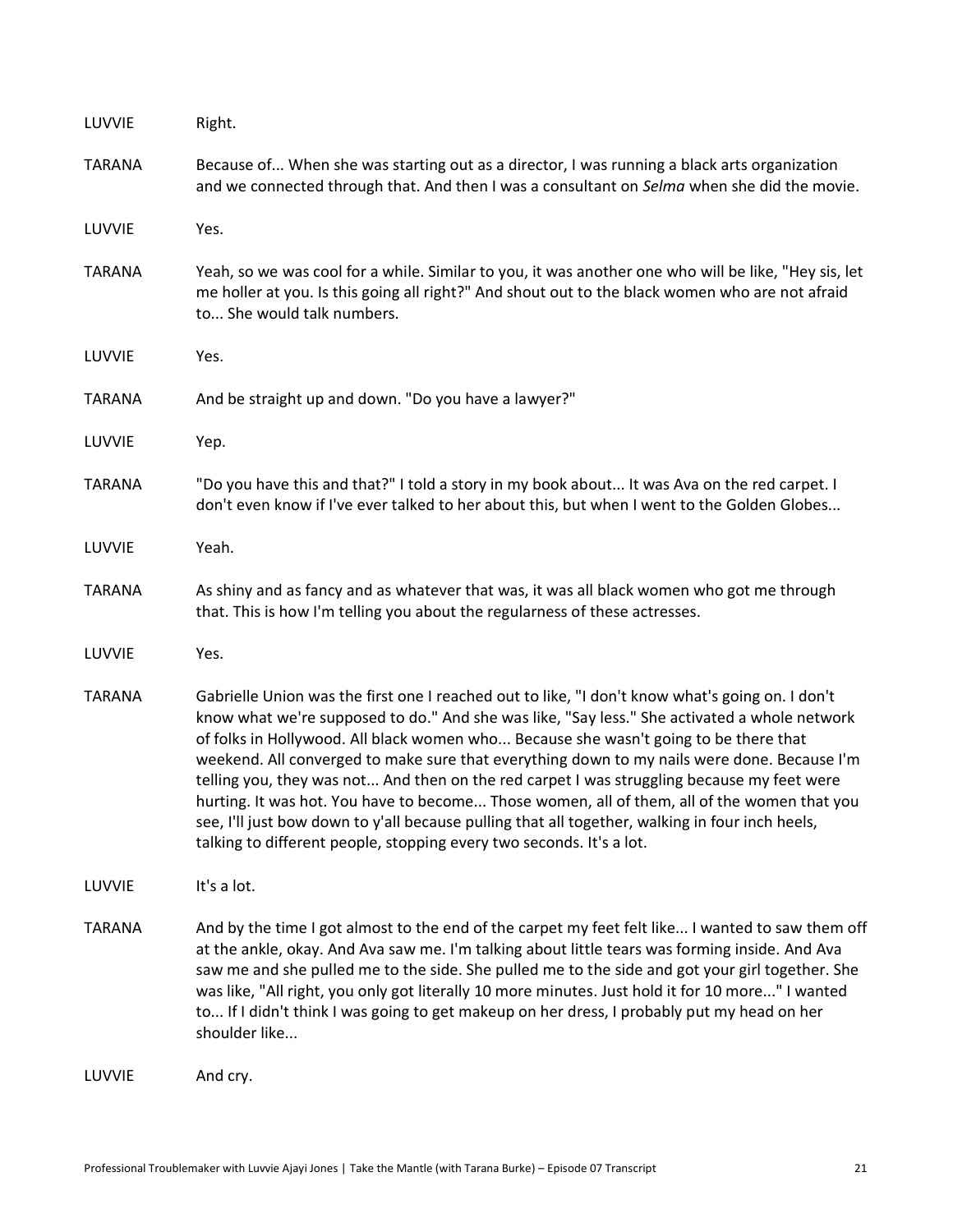| <b>TARANA</b> | I don't want to do this no more. I'm telling you that It's harder than it looks.                                                                                                                                                                                                                                                                                           |
|---------------|----------------------------------------------------------------------------------------------------------------------------------------------------------------------------------------------------------------------------------------------------------------------------------------------------------------------------------------------------------------------------|
| LUVVIE        | No for real. But, yeah One of my favorite prayers is let my helpers find me. Your helpers be<br>finding you.                                                                                                                                                                                                                                                               |
| <b>TARANA</b> | Absolutely-                                                                                                                                                                                                                                                                                                                                                                |
| LUVVIE        | In moments when you need it. And you've showed up for me also in so many ways. And I<br>remember even texting you about Share The Mic Now. It's like, "We're doing this random<br>thing." And you was like, "All right." And then you was like, "I'll get details later." Basically. On<br>some like You say yes first and you were like, "I'll just figure it out later." |
| <b>TARANA</b> | [crosstalk 01:00:22] It was always about trust.                                                                                                                                                                                                                                                                                                                            |
| LUVVIE        | Yeah. Yeah.                                                                                                                                                                                                                                                                                                                                                                |
| <b>TARANA</b> | When you create a circle of trust I know you ain't going to have me in nothing crazy.                                                                                                                                                                                                                                                                                      |
| LUVVIE        | Exactly.                                                                                                                                                                                                                                                                                                                                                                   |
| <b>TARANA</b> | You're not going to pull me into something, I be like, "Luvvie"                                                                                                                                                                                                                                                                                                            |
| LUVVIE        | Luvvie, what happen?                                                                                                                                                                                                                                                                                                                                                       |
| <b>TARANA</b> | "Why am I here?"                                                                                                                                                                                                                                                                                                                                                           |
| LUVVIE        | Yo, I was just like, "That's what I'm talking about." I say black women are my Patronus. Black<br>women are like my magical star.                                                                                                                                                                                                                                          |
| <b>TARANA</b> | Yes.                                                                                                                                                                                                                                                                                                                                                                       |
| LUVVIE        | We Man, black women are my favorite just across the board. We just show up in ways that's<br>just so dope. And I'm just like, as long as I have a crew of black women, I'm going to be good.                                                                                                                                                                               |
| <b>TARANA</b> | I'm good. And my crew has now expanded to have non-black women in it.                                                                                                                                                                                                                                                                                                      |
| LUVVIE        | Yes.                                                                                                                                                                                                                                                                                                                                                                       |
| <b>TARANA</b> | And it has been a very interesting evolution, I'm telling you. I mean, that's my cause, I stick with<br>my folks, but it has also been really interesting and nice. I've learned so much because we have<br>also had to be guarded, right?                                                                                                                                 |
| LUVVIE        | Yes.                                                                                                                                                                                                                                                                                                                                                                       |
| <b>TARANA</b> | In our interactions with non-black people.                                                                                                                                                                                                                                                                                                                                 |
| LUVVIE        | Yeah.                                                                                                                                                                                                                                                                                                                                                                      |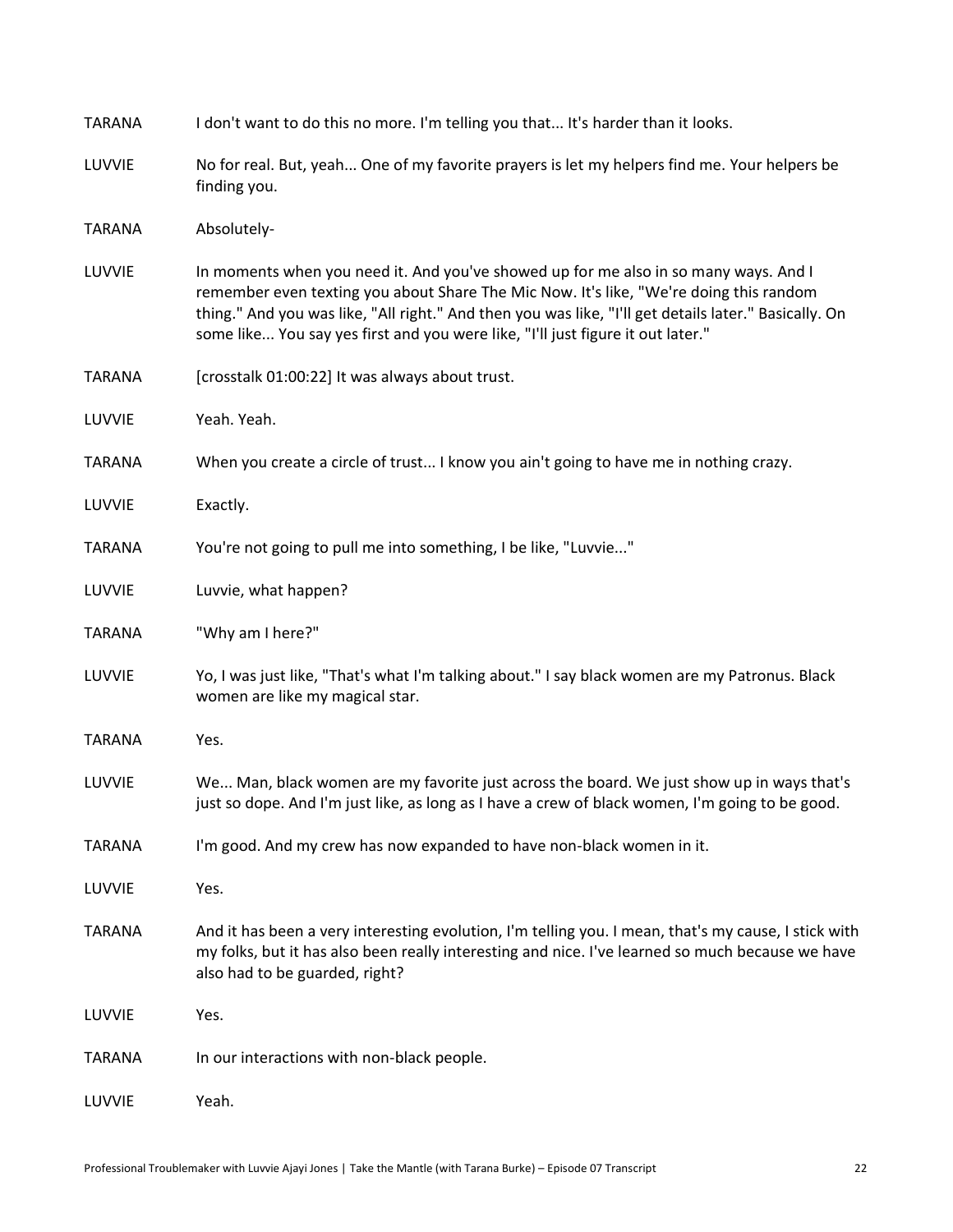| <b>TARANA</b> | I've had experiences in the last few years where I've had to depend on white women. And quite<br>frankly, right. And just And have been, not just pleasantly surprised, but also have learned<br>some lessons about life. And it's the kind of messed up One of the messed up things, not just<br>kind of, but one of the terrible things about racism and living in a country that's plagued with<br>racism and white supremacy is that, that distrust that we have to have for our own wellbeing<br>and To live you have to have your guard up, you have to You can't be vulnerable like that. It<br>robs us of relationships and it robs us of experiences that could be life-affirming and I've had<br>to let my guard down in some ways where I'm just like, "Oh. [crosstalk 01:02:11] |
|---------------|---------------------------------------------------------------------------------------------------------------------------------------------------------------------------------------------------------------------------------------------------------------------------------------------------------------------------------------------------------------------------------------------------------------------------------------------------------------------------------------------------------------------------------------------------------------------------------------------------------------------------------------------------------------------------------------------------------------------------------------------------------------------------------------------|
| LUVVIE        | And let me tell you when we were matching up everybody for Share The Mic Now.                                                                                                                                                                                                                                                                                                                                                                                                                                                                                                                                                                                                                                                                                                               |
| <b>TARANA</b> | Oh you remember what I said, right?                                                                                                                                                                                                                                                                                                                                                                                                                                                                                                                                                                                                                                                                                                                                                         |
| LUVVIE        | Listen, I remember what you said. And I said, "Got you." And First of all, the matching process<br>was like an art. And I'm actually really proud of how we matched everybody because a lot of<br>people who did Share The Mic Now are now really good friends with their partners. Like really<br>good friends. I'm talking some of them are like, "Yeah, we talk every day. We FaceTime every<br>day now." I'm like, "That makes my whole heart good." And why I was like, "You got to be<br>matched with Glennon," is because I wanted you to be matched with a real one who you can be<br>in actual community with.                                                                                                                                                                     |
| <b>TARANA</b> | Yeah.                                                                                                                                                                                                                                                                                                                                                                                                                                                                                                                                                                                                                                                                                                                                                                                       |
| LUVVIE        | Because to your point of, "Yes, black women are who I depend on." But there's a challenge of<br>opening up the sisterhood to other people. But we have to still be very selective.                                                                                                                                                                                                                                                                                                                                                                                                                                                                                                                                                                                                          |
| <b>TARANA</b> | Oh yeah.                                                                                                                                                                                                                                                                                                                                                                                                                                                                                                                                                                                                                                                                                                                                                                                    |
| LUVVIE        | So I was like, "Whoever we get to Tarana Got to be somebody who I can trust with Tarana."<br>And that's why I was like, "Yeah, Glennon." [crosstalk 01:03:14] Glennon was the only option or<br>Brene.                                                                                                                                                                                                                                                                                                                                                                                                                                                                                                                                                                                      |
| <b>TARANA</b> | Brene. That was it for me. I was like, "Listen"                                                                                                                                                                                                                                                                                                                                                                                                                                                                                                                                                                                                                                                                                                                                             |
| LUVVIE        | [inaudible 01:03:20] And I was like, "Glennon, easily." And when I told We were like,<br>"Glennon" So as we were doing the matches, we didn't match each other. We didn't match<br>ourselves. So I literally was like, "Y'all tell me who I should have." Glennon was like, "You tell me<br>who." I didn't tell her who I was going to match her with. And then when I was like, "Tarana."<br>She was like, "Oh my God, I was hoping you said that. Oh my God, I love her so much." Literally<br>Glennon's on the Zoom like, "Oh my God, I was hoping you said that. Oh my God, I'm obsessed.<br>I'm obsessed. Thank you so much." She geeked out.                                                                                                                                          |
| <b>TARANA</b> | Yo, Glennon and Abby are Yaba got Abby, so that was perfect.                                                                                                                                                                                                                                                                                                                                                                                                                                                                                                                                                                                                                                                                                                                                |
| LUVVIE        | Also again, planned. I was like, "Let's just give because that's make sense."                                                                                                                                                                                                                                                                                                                                                                                                                                                                                                                                                                                                                                                                                                               |
| <b>TARANA</b> | We are a coven now, right. We have our little coven meetings.                                                                                                                                                                                                                                                                                                                                                                                                                                                                                                                                                                                                                                                                                                                               |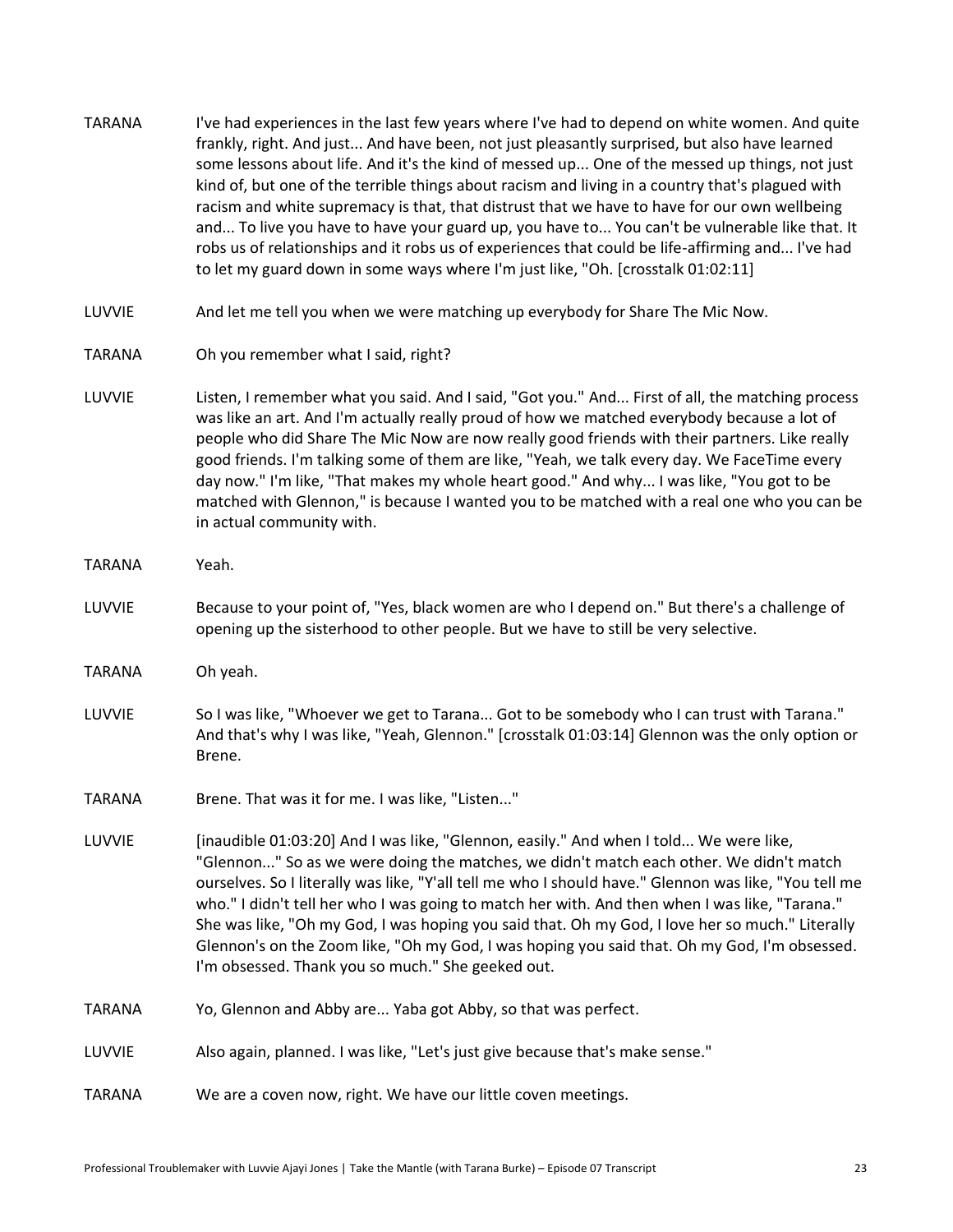| LUVVIE                                                                                                                                                                                                                                                                                                                                                                                                                                                                                                                                                                                                                                                            | Yes.                                                                                                                                                                                                                                                                                                                                                                                                                                                                                                                                                                                                                                                                                                                          |
|-------------------------------------------------------------------------------------------------------------------------------------------------------------------------------------------------------------------------------------------------------------------------------------------------------------------------------------------------------------------------------------------------------------------------------------------------------------------------------------------------------------------------------------------------------------------------------------------------------------------------------------------------------------------|-------------------------------------------------------------------------------------------------------------------------------------------------------------------------------------------------------------------------------------------------------------------------------------------------------------------------------------------------------------------------------------------------------------------------------------------------------------------------------------------------------------------------------------------------------------------------------------------------------------------------------------------------------------------------------------------------------------------------------|
| <b>TARANA</b>                                                                                                                                                                                                                                                                                                                                                                                                                                                                                                                                                                                                                                                     | Glennon and Abby are literally the truth. I love them and have had such a good experience. And<br>that was such a Of course we knew of each other, but hadn't had any time to connect. But<br>Abby got us running around talking about, "I'm the wolf. We can do hard things." It's a beautiful<br>thing and I really appreciate it. And that's an example, right, of people in the tribe that I would<br>not have been imagined that five years ago.                                                                                                                                                                                                                                                                         |
| LUVVIE                                                                                                                                                                                                                                                                                                                                                                                                                                                                                                                                                                                                                                                            | Yeah.                                                                                                                                                                                                                                                                                                                                                                                                                                                                                                                                                                                                                                                                                                                         |
| <b>TARANA</b>                                                                                                                                                                                                                                                                                                                                                                                                                                                                                                                                                                                                                                                     | And Brene is another one. That's just To be like To say this is my sister about a white woman.<br>I've not had that experience. And I mean that from every part of my I mean that 100%, right.                                                                                                                                                                                                                                                                                                                                                                                                                                                                                                                                |
| LUVVIE                                                                                                                                                                                                                                                                                                                                                                                                                                                                                                                                                                                                                                                            | Same.                                                                                                                                                                                                                                                                                                                                                                                                                                                                                                                                                                                                                                                                                                                         |
| <b>TARANA</b>                                                                                                                                                                                                                                                                                                                                                                                                                                                                                                                                                                                                                                                     | And I had admired And not just in my Loved her work prior to, but when I came to her about<br>this book, it was I mean, again, I knew we was close, we talked. I mean, we talked, we Brené<br>actually was my space. We were each other's space to not talk about work.                                                                                                                                                                                                                                                                                                                                                                                                                                                       |
| LUVVIE                                                                                                                                                                                                                                                                                                                                                                                                                                                                                                                                                                                                                                                            | Yes.                                                                                                                                                                                                                                                                                                                                                                                                                                                                                                                                                                                                                                                                                                                          |
| <b>TARANA</b>                                                                                                                                                                                                                                                                                                                                                                                                                                                                                                                                                                                                                                                     | We very rarely got on the phone. It was like, "Shame and vulnerability, I was thinking about this<br>today." That wasn't our thing. It was like, "Girl, did you see this wallpaper?" Because we were<br>both doing stuff in our homes at the same time. So we'd be on the phone talking about<br>wallpaper and paint and this and that and whatever.                                                                                                                                                                                                                                                                                                                                                                          |
| When George Floyd was murdered last summer and then Breonna Taylor happened around the same time, just<br>like everybody else, I was so blown. And so It's kind of like, you get weary too, right? We<br>haven't actually gotten over Trayvon Martin. We haven't actually gotten over all of these<br>different murders that we've seen and all the impunity that we've seen. And so when this<br>happened, it was just like a tiredness I felt really, just so, so weary. But then there was this flood<br>online. And I know you got it too. All of these black leader, influencer, public figure type folks,<br>we got this wave of white people following us. |                                                                                                                                                                                                                                                                                                                                                                                                                                                                                                                                                                                                                                                                                                                               |
| LUVVIE                                                                                                                                                                                                                                                                                                                                                                                                                                                                                                                                                                                                                                                            | Yes.                                                                                                                                                                                                                                                                                                                                                                                                                                                                                                                                                                                                                                                                                                                          |
| <b>TARANA</b>                                                                                                                                                                                                                                                                                                                                                                                                                                                                                                                                                                                                                                                     | And all of these I would get messages every day, follow Tarana Burke for more                                                                                                                                                                                                                                                                                                                                                                                                                                                                                                                                                                                                                                                 |
| LUVVIE                                                                                                                                                                                                                                                                                                                                                                                                                                                                                                                                                                                                                                                            | Yes. We were all tagged to the the same story.                                                                                                                                                                                                                                                                                                                                                                                                                                                                                                                                                                                                                                                                                |
| <b>TARANA</b>                                                                                                                                                                                                                                                                                                                                                                                                                                                                                                                                                                                                                                                     | To the same stories, right. It's like people like, "This is the list of the black people to follow on<br>Instagram." And I get it. A lot of us were posting out of, we don't have anything else to do, right.<br>All I can do is put this information out. Express myself in ways that make me feel a little more<br>seen or heard. I wasn't trying to educate or teach. I was just trying to release. And I'm just glad<br>that some people picked up what they needed in the process, right. I wasn't also trying to not<br>teach. I just wanted to put information out. But what started growing on me was this idea that it<br>became Anti-racism became the order of the day. So all of the books about anti-racism shot |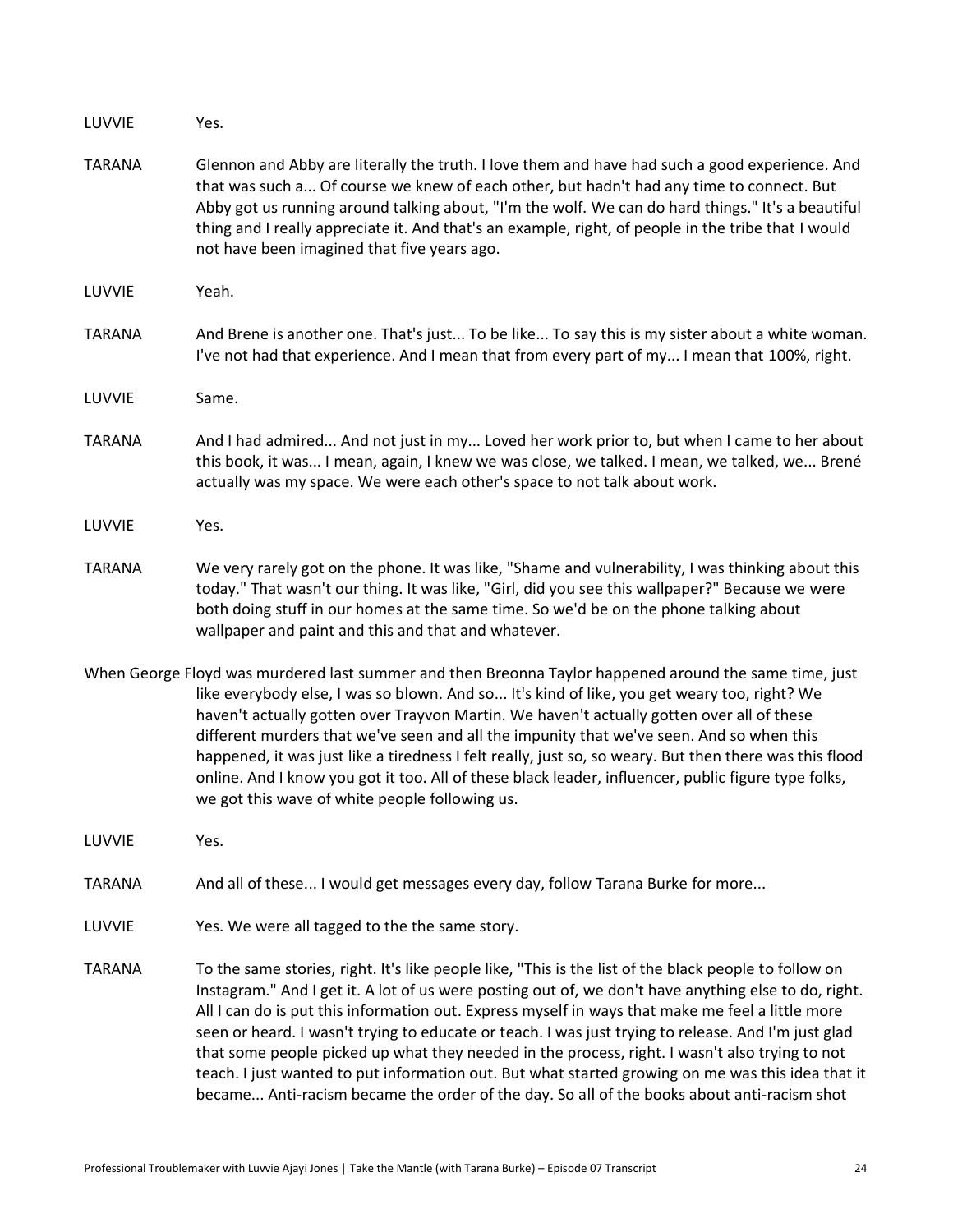up on the Times bestseller list. And all of the... There was all these new people who hadn't talked about race before on their Instagram that suddenly have become experts in race and anti-racism, right?

LUVVIE Yep.

- TARANA And got all these 100's of thousands of followers. And I'm watching all of this happen. And what I'm seeing very little of, is space for black people to process. So we are the ones... We are the community under attack. We are the community that has to watch people that look like us, be murdered over and over again in the public sphere. Have those videos go viral. Have people at our jobs ask, "Are you okay? Oh my God, I saw the George Floyd thing." And act like it's our cousin as opposed to our community member. A citizen of this country that we all should feel equally pain about, right? We are the ones who have to endure that. And it brings up memories of our own endurance and our own experiences. And where do we process that?
- LUVVIE Yep.
- TARANA And so I love Brene's work and her work has informed a lot of my work and it validated a lot of my work. And I kept thinking... The thing about her work that I love is that, that is so... To me it's so valuable to dealing with a lot of the black experience around shame and really shame resilience. Except that it's not often presented in a way that black people will see themselves in it.
- LUVVIE That part.
- TARANA And so we don't see ourselves, and we won't realize that this is also a tool for us to use. And I had never had that conversation because I couldn't figure out how to say it without... I didn't want to offend her and make her think that I was saying anything sinister about her, because I think the work is fine. And I know that she tries. I know that in her best effort, she is trying to make sure that she's incredibly inclusive and her samples are diversified and all the rest of that. And so I was like, "Brené, would you ever want to write a book with me?" She's like, "Absolutely."

LUVVIE Say less, fam.

- TARANA I was like, "Okay, about the Black experience," and duh, duh, duh. She was like, "Absolutely." And then we talked about... She talked to me candidly about her own struggles around that, and that being a blind spot for her, and her trying to remedy that in the things that she had been doing, and that this would be just a great opportunity to do that. And I was like, "Yeah." And then the rest was history. You actually were one of the first people I told before we even had paperwork signed. Luvvie was like, "Oh, word." You talk about, say less.
- LUVVIE Listen. I said, "Put me in the game coach." Because I told you, I was like, "You know I just finished my book, and it's talking about fear and resilience and vulnerability." And you were like, "Oh shoot." Sure enough, a month later, you send me a text like, "Here we are. We moving forward." It was like the perfect full circle moment because Brene is somebody who I've looked up to for a long time. In my therapy sessions with my late therapist, she would be assigning me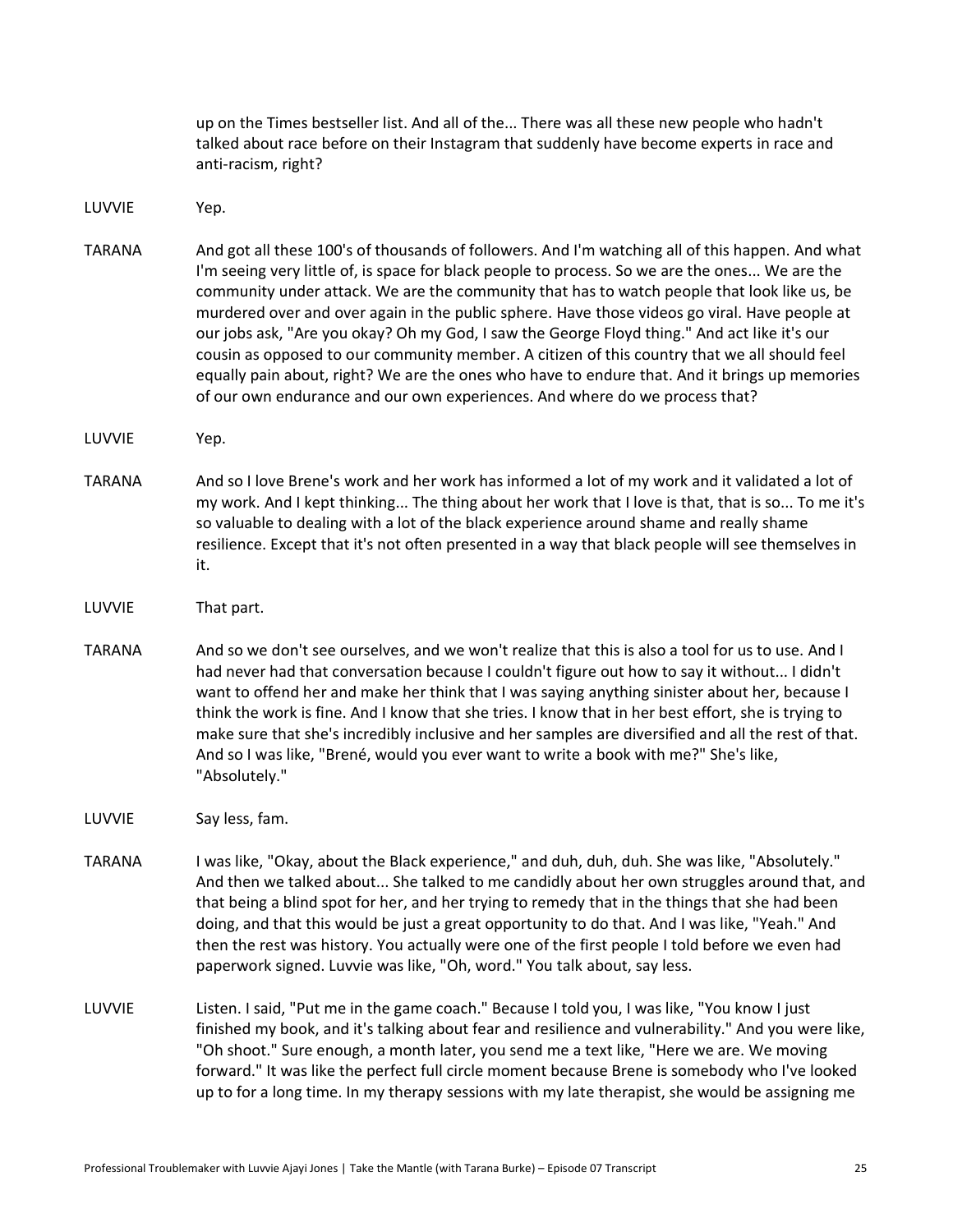homework to go watch Brene's videos. So when my therapist died last month, I messaged Brene. And I said, "I just wanted to say, I know you're hearing this a thousand times, but your work matters so much. My therapist that just passed, she loved you. Send me homework, go watch this Brene Brown video on empathy. Go watch this Brene Brown video on braving, what that means." And she replied back, and I was just like, "Yo." And then to have you be at the forefront of this, I was like, put me in the... What do I have to do? I will figure it out.

- TARANA Listen. And that was the response from people across the board. This book could be five volumes with the number of people that I really wanted to have in here. And it's hard decisions. It came down to really hard decisions, but we really wanted to have a well-rounded representation of Blackness, first of all. Right? And there's some folks in Brene's life, Black women and a couple of men, who she had been working with and who know her work and had the same sentiments that I did. And we even have an essay in the book, this woman, Jessica, was her last name Williams?
- LUVVIE Jessica Williams.
- TARANA Yeah. Jessica Williams. Sorry, Jessica. The sister who, not confronted, that sounds too confrontational. But she tweeted at Brene on Twitter and said, "I would love to have a public conversation with Brene about Blackness and vulnerability, because we come at this differently. And Brene responded to her, and they had this exchange. And so when we started putting a list together, she was like, "Yeah, I want her in the book. I want the people who have challenged me on this to have this discussion, to talk about it openly." So we talk about everything from the world of academia, to parenting, to health, to mental health, to relationships, to... It's so beautiful. Jason Reynolds has this essay, just cracks me open like this. I don't want to just keep talking about pulling individual people out, but it's so good. And I'm saying that, not as the editor, but as a reader.
- LUVVIE As a person who's reading it.
- TARANA Yeah. It's so good. I'm so excited for people to read it. And I look at it, both of us, as an offering.
- LUVVIE Yeah.
- TARANA Right? This is an offering. I want to create a soft place to land for Black folks.
- LUVVIE Soft place to land. And so, y'all it's called *[You Are Your Best Thing](https://amzn.to/3u3UsYE)*.
- TARANA Yes.
- LUVVIE And what made y'all call it that? Toni Morrison.
- TARANA Child, the timing of the story-

LUVVIE Mother Toni.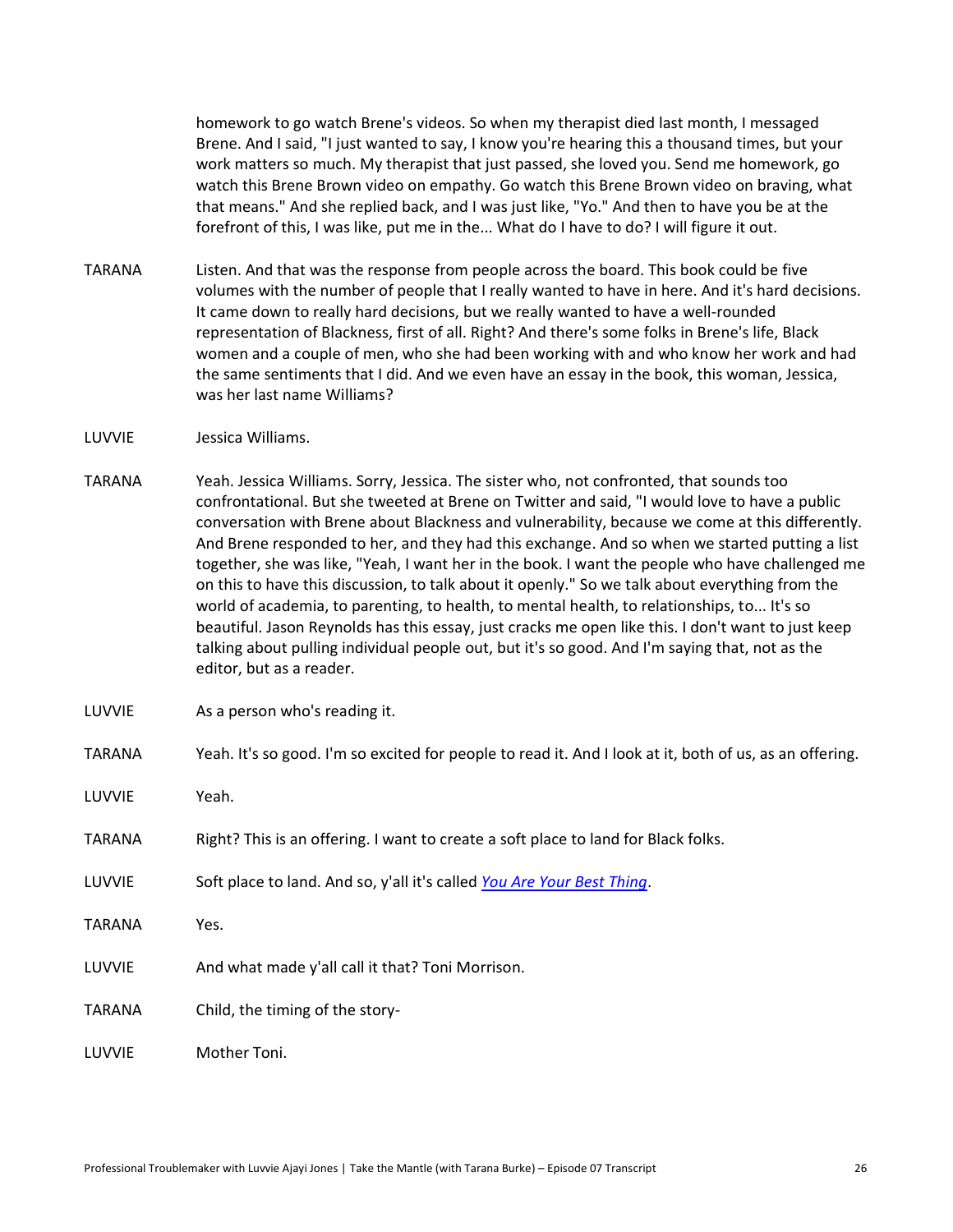| <b>TARANA</b> | Mother Toni. We actually had another title. True story, we had another title, and thank God for<br>your Black scholarly friends, because it was a quote from her Zora Neale Hurston book, that we<br>thought was a quote. And the quote was actually wrong. And so we were like, "We can not put<br>that out in the world." Even though it was very, very close, you don't want to mess with Mama<br>Zora either.                                                                                                                                                       |
|---------------|-------------------------------------------------------------------------------------------------------------------------------------------------------------------------------------------------------------------------------------------------------------------------------------------------------------------------------------------------------------------------------------------------------------------------------------------------------------------------------------------------------------------------------------------------------------------------|
| LUVVIE        | Mother Zora. Okay, the ancestors. We don't want to do it.                                                                                                                                                                                                                                                                                                                                                                                                                                                                                                               |
| <b>TARANA</b> | I'm not trying to do that. And so we scrapped that. And true story, obviously from before, we<br>come up with all these different titles. We got on the phone, and Brene does this thing that I<br>love. She's like, "All right, 10 minutes, let's go. We going to come up with a title." And I had<br>written down I had pulled up the list from before, and it was the first one on there. Obviously,<br>like many other people, I love Toni Morrison so much.                                                                                                        |
| LUVVIE        | Love her.                                                                                                                                                                                                                                                                                                                                                                                                                                                                                                                                                               |
| <b>TARANA</b> | And Beloved is one of my favorite books. I've read it probably four times, starting at 12 years<br>old, and I didn't understand it. And that scene in the book is Paul D talking to Sethe, and says,<br>"You are your best thing." It's such a deep encouragement.                                                                                                                                                                                                                                                                                                      |
| LUVVIE        | An affirmation.                                                                                                                                                                                                                                                                                                                                                                                                                                                                                                                                                         |
| <b>TARANA</b> | An affirmation.                                                                                                                                                                                                                                                                                                                                                                                                                                                                                                                                                         |
| LUVVIE        | A declaration.                                                                                                                                                                                                                                                                                                                                                                                                                                                                                                                                                          |
| <b>TARANA</b> | And this book is really about Black humanity. And it's really about people. I said this in the intro,<br>and I really mean it. If you cannot engage with Black humanity, that I don't believe your anti-<br>racism. It invalidates it to me. It's just a study of something like you study anything else. But in<br>order to really be anti-racist, you have to engage with Black humanity. And that's really what<br>this book is about. And You Are Your Best Thing was, it just was, as soon as we said it out loud,<br>we were like-                                |
| LUVVIE        | That's it.                                                                                                                                                                                                                                                                                                                                                                                                                                                                                                                                                              |
| <b>TARANA</b> | that's it. Oh, and let me tell you, Toyin, My, god.                                                                                                                                                                                                                                                                                                                                                                                                                                                                                                                     |
| LUVVIE        | That painting is gorgeous.                                                                                                                                                                                                                                                                                                                                                                                                                                                                                                                                              |
| <b>TARANA</b> | Talk about a Black woman saving the day again. That sister came in, and I just adore her. I didn't<br>know her well. Actually, I wish that I It's not up because I'm having it framed. One of my first<br>fine art piece is one of her pieces. I hunted down and found this piece she did in 2012, and I was<br>able to buy it. And I reached out to her to tell her that I purchased it because, she was trying to<br>help me at first. And so the only exchange we ever had was about framing the piece and my<br>thanking her for just being such an amazing artist. |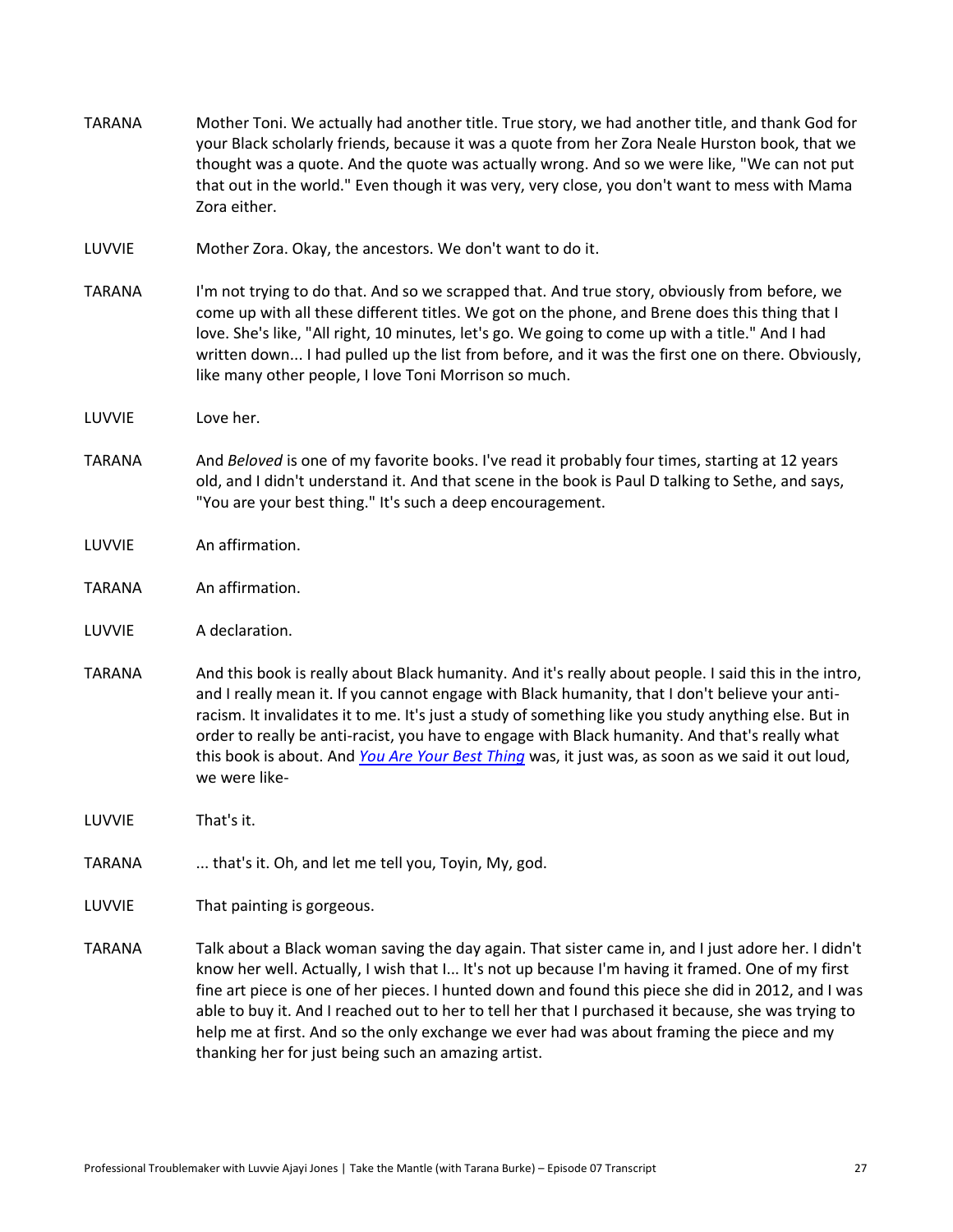And so I reached out to her when we had another piece that we couldn't use. And I said, "Sis, this is where we are. I want a beautiful piece of Black art on this cover." And I showed her the picture I'd found online. And again, talk about the grace of God. Things just fall into place when they're meant to be. What's meant to happen will happen. She was like, "I have that. Not only is that piece like you can use it, but I have it in my archives." Blah, blah, blah. And it just all fell together just like that. And so, yeah, the cover just came today. I just got the cover in the mail today. I'm so excited.

- LUVVIE I want that as a print. TARANA Yes. LUVVIE Is she offering it as a print? TARANA I don't know. I don't know. We can figure that out because it is-LUVVIE I want that as a print-TARANA ... so gorgeous. LUVVIE It's stunning. It's stunning. But y'all, I need you to go pre-order the anthology, *[You Are Your Best](https://amzn.to/3u3UsYE)  [Thing](https://amzn.to/3u3UsYE)*. I have essay in there, Jason Reynolds, Kia Marie-TARANA Kiese Laymon, Imani Perry, Marc Lamont Hill, my daughter. LUVVIE Your daughter, Kaia's in that, published author. TARANA Yes. Kaia is in the book as a... And that was one of the other things that I love, that we have a range of people in different walks of life. Some people are very well known, best-selling authors, namely yourself, and others, this is their first published work. LUVVIE Yes, yes. TARANA It's a beautiful range of everything. And I love it.
- LUVVIE And they deserve the space.
- TARANA Definitely.
- LUVVIE So exciting. So I have three books coming out this year so far.
- TARANA That's crazy.
- LUVVIE I'm in three books. The one that I wrote myself and two anthologies. February, March, April, there's a book with my name inside at least.
- TARANA Come on, Luvvie. Come on, writer.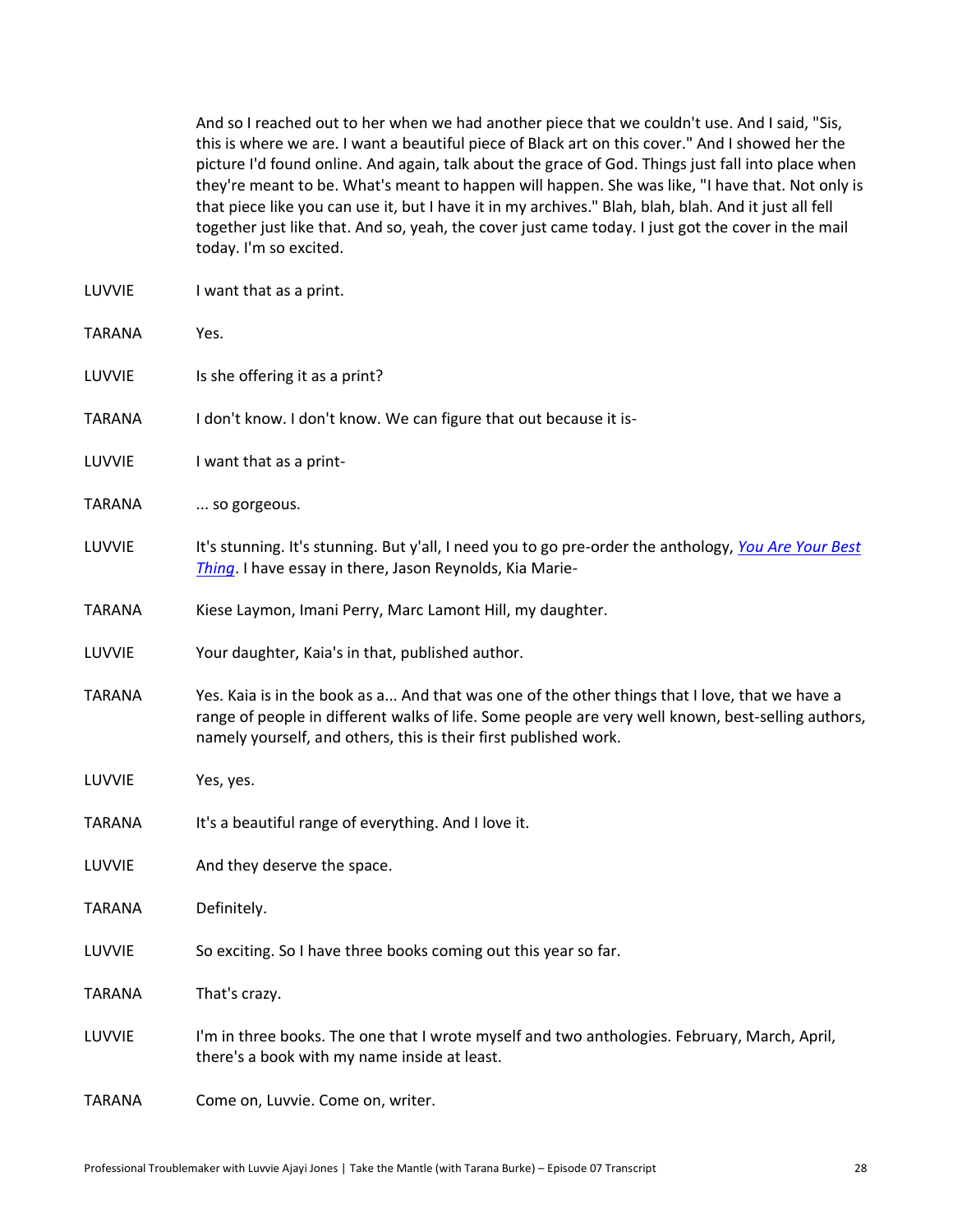| LUVVIE        | Come on. Come on. Okay. The writer's back.                                                                                                                                                                                                                                                                                                                                                                                                                                                                                                                                                                                                            |
|---------------|-------------------------------------------------------------------------------------------------------------------------------------------------------------------------------------------------------------------------------------------------------------------------------------------------------------------------------------------------------------------------------------------------------------------------------------------------------------------------------------------------------------------------------------------------------------------------------------------------------------------------------------------------------|
| <b>TARANA</b> | Okay. I just pressed send on my memoir yesterday.                                                                                                                                                                                                                                                                                                                                                                                                                                                                                                                                                                                                     |
| LUVVIE        | How you feel?                                                                                                                                                                                                                                                                                                                                                                                                                                                                                                                                                                                                                                         |
| <b>TARANA</b> | People keep asking me that. And I'm like, "I'm somewhere in between." I was bawling when I<br>pressed it. It was two o'clock in the morning. And I was just like [inaudible 01:18:40]. It feels like<br>I finally crossed the finish line of the longest marathon. And then as soon as I did it, I was like,<br>"Uh oh, I done told all my business."                                                                                                                                                                                                                                                                                                 |
| LUVVIE        | All your business. Listen. Listen. This book's about to be good. And that's what actually really<br>begins the work. You just sent the first draft. You've done the hardest part. Now, by the time-                                                                                                                                                                                                                                                                                                                                                                                                                                                   |
| <b>TARANA</b> | Yeah, that's editing.                                                                                                                                                                                                                                                                                                                                                                                                                                                                                                                                                                                                                                 |
| LUVVIE        | draft two, draft three, oh, this thing going to sing.                                                                                                                                                                                                                                                                                                                                                                                                                                                                                                                                                                                                 |
| <b>TARANA</b> | Yeah, boy. I can't wait. I'm really excited. That'll be out in October.                                                                                                                                                                                                                                                                                                                                                                                                                                                                                                                                                                               |
| LUVVIE        | Come on. Look at Jesus. Look at God doing all the work, getting all the stories out there.                                                                                                                                                                                                                                                                                                                                                                                                                                                                                                                                                            |
| <b>TARANA</b> | Amen.                                                                                                                                                                                                                                                                                                                                                                                                                                                                                                                                                                                                                                                 |
| LUVVIE        | So as you doing all this stuff, so what are you doing to take care of yourself? What is your self-<br>care looking like?                                                                                                                                                                                                                                                                                                                                                                                                                                                                                                                              |
| <b>TARANA</b> | I always love this question. I said the other night to a group of students, I was giving a talk. And I<br>said, "When people ask me this question, often I lie." Because it's the quickest and easiest way<br>to say that in five minutes like, "Oh, I try to rest and relax, and I take some me time." And that's<br>not true.                                                                                                                                                                                                                                                                                                                       |
| LUVVIE        | It's not.                                                                                                                                                                                                                                                                                                                                                                                                                                                                                                                                                                                                                                             |
| <b>TARANA</b> | It's not. It's not true. I'm terrible at self-care in this moment. And so what I have resolved is that<br>I will, you know how you count it all joy? The times and moments that I'm able to indulge, I do.<br>My biggest form of self-care is boundaries. I will cut you out in a minute. I'm sorry. We can't. I<br>try to keep people at bay that are either negative or those ones who pretend to be positive, and<br>you can feel the negative energy jumping off of them. I don't have time or space for it. So that<br>part, I do try to regularly practice my boundaries. And other than that, staying off the internet as<br>much as possible. |
| LUVVIE        | Staying off the internet is a form of self-care. Amen?                                                                                                                                                                                                                                                                                                                                                                                                                                                                                                                                                                                                |
| <b>TARANA</b> | It is. Social media is draining for me. I'm a extrovert introvert. I'm an extrovert in moments. And<br>so I think it fools people, they're like, "Come here. We had a good time. I'm going call you."<br>Don't call me.                                                                                                                                                                                                                                                                                                                                                                                                                               |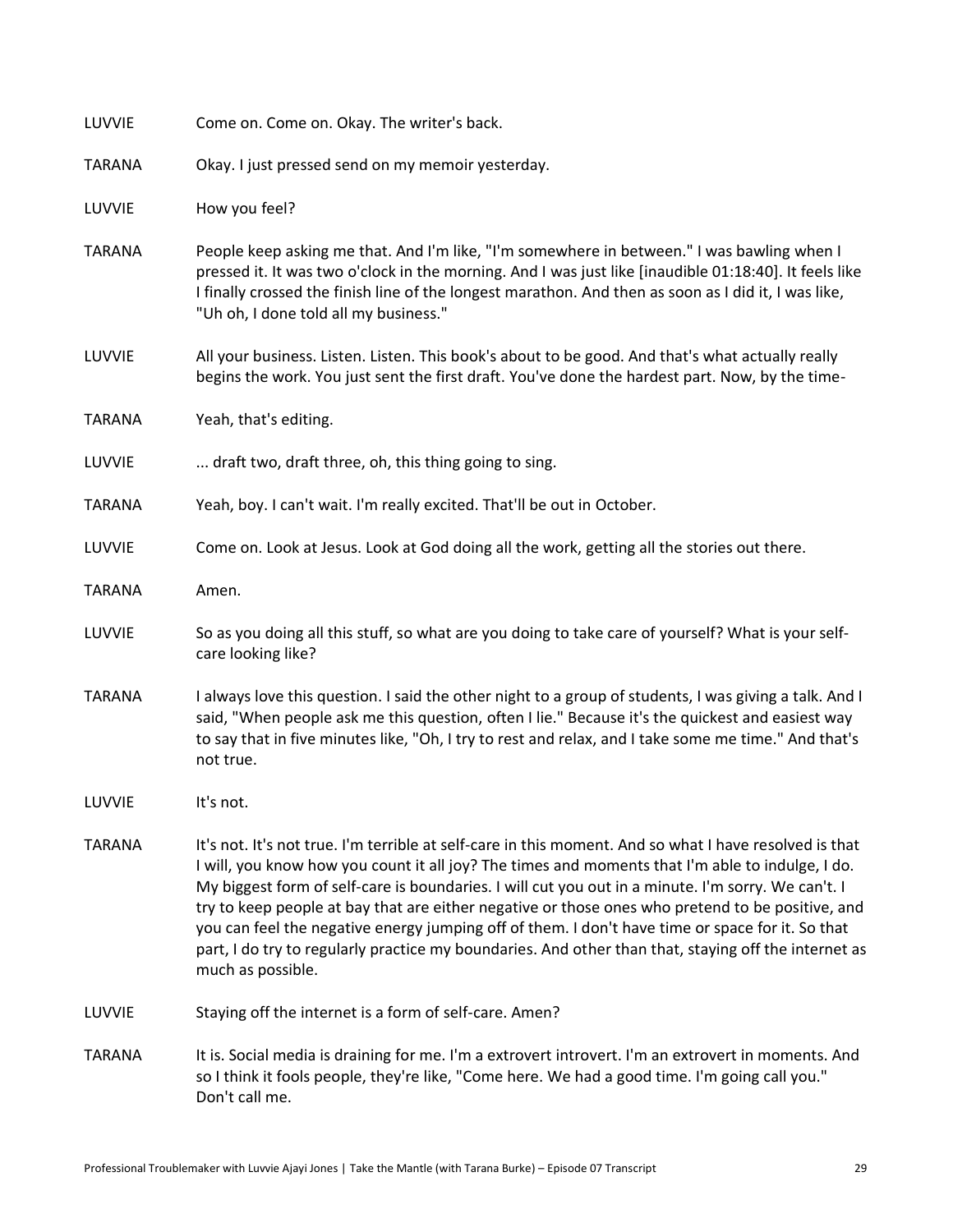| LUVVIE        | Don't call me. I ain't going to pick up the phone.                                                                                                                                                                                                                                                                 |
|---------------|--------------------------------------------------------------------------------------------------------------------------------------------------------------------------------------------------------------------------------------------------------------------------------------------------------------------|
| <b>TARANA</b> | I'm not going to pick up the phone. Right? And making sure I'm surrounded. I talk to my friends<br>as much as possible. My friend [inaudible 01:21:00] like, "She lying."                                                                                                                                          |
| LUVVIE        | Listen, folks know your heart. They know your heart.                                                                                                                                                                                                                                                               |
| <b>TARANA</b> | They know I try. It's just been this last month or so has been really hard because I was trying to<br>get the book finished. But my friends really are my self-care in a lot of ways. They take care of<br>me, and I don't even deserve it a lot of times. Whitney Morose, who has the-                            |
| LUVVIE        | Whit. I love me some Whitney.                                                                                                                                                                                                                                                                                      |
| <b>TARANA</b> | Don't you? She's just the best human being. We usually go on vacation every year, our little<br>auntie tour. We haven't been able to travel.                                                                                                                                                                       |
| LUVVIE        | The auntie tour. Listen, I be living for y'all auntie tours.                                                                                                                                                                                                                                                       |
| <b>TARANA</b> | Yeah. We haven't been able to do any of that. But she will send me a little care packet with<br>some masks in it. My friends take care of me in ways that I don't even deserve. So they are part<br>of my self-care. And I'm just trying. I'm trying to eat better. Trying to exercise. I didn't buy a<br>Peloton. |
| LUVVIE        | Oh, girl, we got one. We got one. We fell into the Yeah.                                                                                                                                                                                                                                                           |
| <b>TARANA</b> | But I bought a Mirror.                                                                                                                                                                                                                                                                                             |
| LUVVIE        | Something got you. Yes. Yes. Yes.                                                                                                                                                                                                                                                                                  |
| <b>TARANA</b> | I'm trying. I'm going to try. I'm going to try.                                                                                                                                                                                                                                                                    |
| LUVVIE        | That's it. I think self-care is oftentimes creating strong boundaries.                                                                                                                                                                                                                                             |
| <b>TARANA</b> | It is.                                                                                                                                                                                                                                                                                                             |
| LUVVIE        | And that's real, and that's valid true. [crosstalk 01:22:19].                                                                                                                                                                                                                                                      |
| <b>TARANA</b> | Oh, my gosh.                                                                                                                                                                                                                                                                                                       |
| LUVVIE        | I miss the spa.                                                                                                                                                                                                                                                                                                    |
| <b>TARANA</b> | I do. I do. I miss that pampering. I was going to say my partner, he's such a wonderful person.<br>And also, he's good for self-care, because if you tell him two or three things like, "Baby, remind<br>me, I need to do this." He's going to, like a sergeant, "Did you do it?"                                  |
| LUVVIE        | Have you done it?                                                                                                                                                                                                                                                                                                  |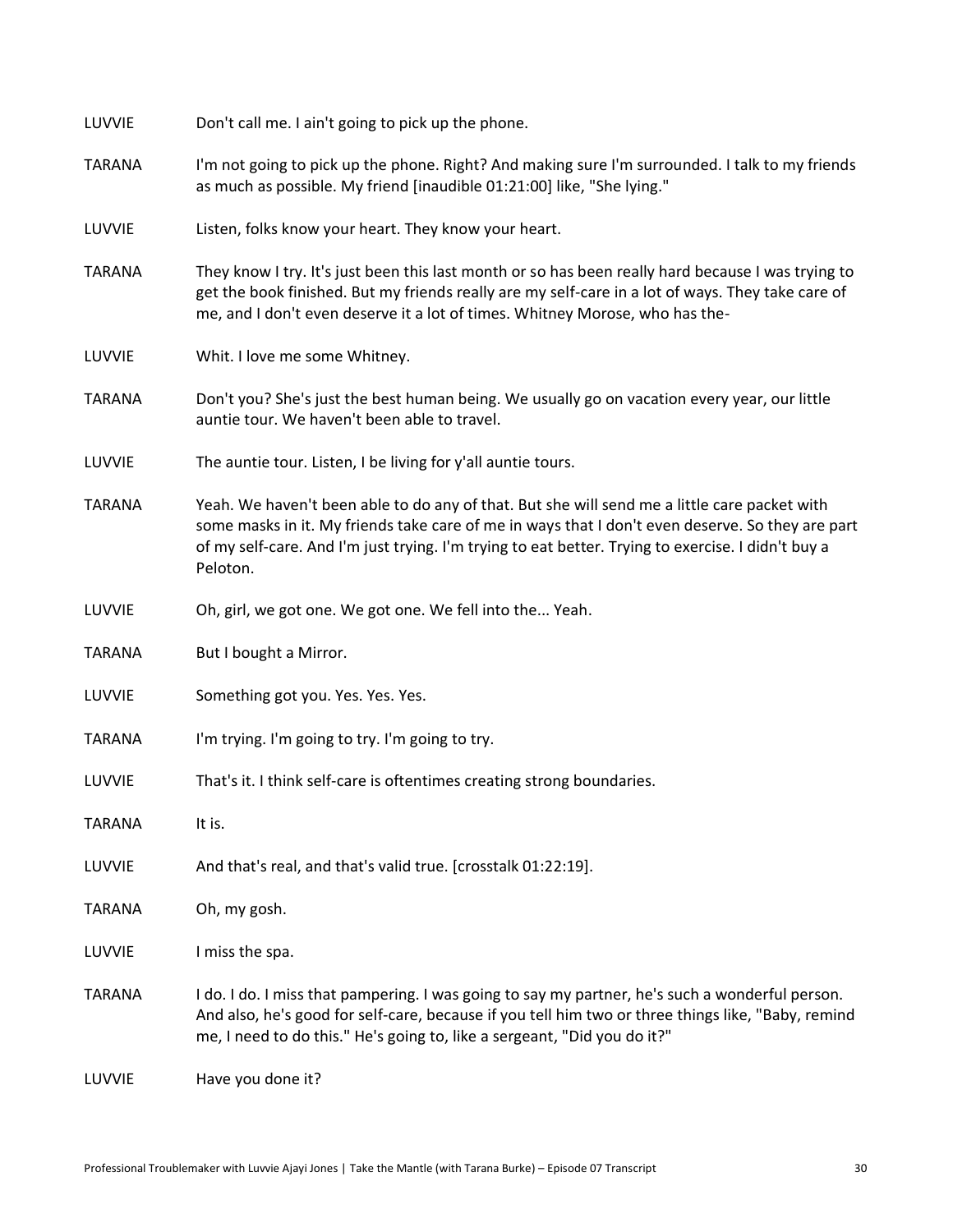| <b>TARANA</b> | "Did you do it? Did you do it? Have you done it? Did you do it?" I'm like, "I could choke you, but I |
|---------------|------------------------------------------------------------------------------------------------------|
|               | know you mean well." So that's been wonderful too, not be in this moment alone is really             |

- LUVVIE Yeah. Yeah. No, that's amazing. So my final question for you is, what do you consider a professional troublemaker? What does it mean to make good trouble?
- TARANA Ithink to make good trouble means that we know what's right and wrong in the world. We inherently know. And I think some folks make choices to go one way or the other. But you have to be more than just an observer of the world. You have to be more than just somebody who says, "Wow, that's bad," or, "That's good." When you see something that is not right and not good, we have to be active and do something about it. We created a platform called [Act Too,](https://acttoo.metoomvmt.org/)  which is an accompaniment to our website. And part of the reason, part of the impetus for that is because we want to give people less excuses for not being active. You can do something. So there are those of us who just insert ourselves and try to do a little something. And then there are those who take that mantle and run with it. Those are the professionals. It's kind of like being a professional Black girl. Right?
- LUVVIE Yes.
- TARANA I do this Black girl thing for a living. And I create good trouble for a living. And those people who think that it's trouble, though, are exactly the ones who I'm trying to transform, who need to hear a message, who need see the activity and know that you're calling this trouble, but it's not, actually. This is life-affirming, life-changing, a necessity for us to live amongst each other. Right? At the end of the day, again, our humanity, it's the highest order. We should be doing things to make sure that we are able to live amongst each other with our dignity intact, with our humanity intact. And if it takes making some trouble, then I'll be a professional troublemaker.
- LUVVIE That's it.
- TARANA Because I think that's what's necessary, is, I want that for myself. I want it for my community. I want it for my family. I want it for my child. And want it for my neighbors. And when you look around and there's not enough people doing it, sometimes you got to make it your profession.
- LUVVIE Come on. Sometimes you got to make it your profession and get paid to make good trouble. And that is what you're doing.
- TARANA Okay.
- LUVVIE I am always, always in your corner. And I am so honored to have you in my village of people who I can count on and you're just amazing.
- TARANA Same, sis. Same, same, same. Thank you, Luvvie. I appreciate you having me on, and I'll be back in October when I have [crosstalk 01:25:36]-
- LUVVIE Come on. When this memoir drops, okay, let's go [crosstalk 01:25:39]. This is a New York Times best selling memoir you were about to drop. I'm here for that.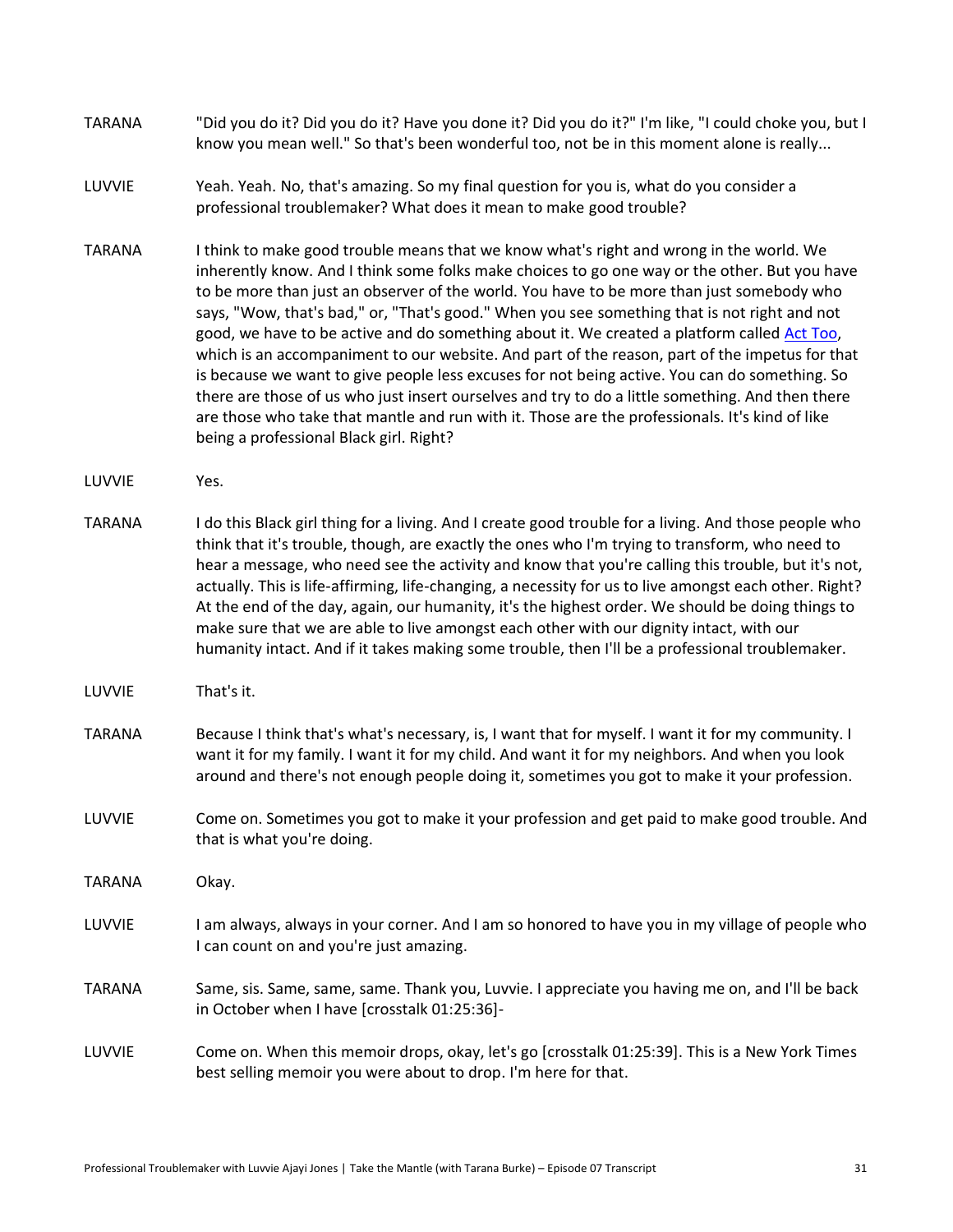| TARANA | Claim it. Yes. We claim it.  |
|--------|------------------------------|
| LUVVIE | It's done. It's done.        |
| TARANA | It's done. Done, done, done. |
| LUVVIE | Love you, sis.               |
| TARANA | Love you too, Luv.           |
| LUVVIE | We'll talk.                  |
| TARANA | Bye.                         |
| LUVVIE | Bye.                         |
|        |                              |

So many moments that have me thinking – the greatest gift her mother gave her was the gift of a yes. My year of fighting fear was a year filled with saying yes to myself. That was such a life changing year for me, and to have the chance to be that change maker for other people by giving the gift of yes?! That's amazing.

And talking through with Tarana how she navigates all of this, how she can show up and do her work and keep a hold on her boundaries while still trying to disrupt for the greater good  $-$  it's just a huge lesson for me on how I can continue to do the same. Because this world is so much better when it's safe and good for all of us and that takes speaking up.

Be sure to follow Tarana on social media. She's [@taranajaneen](https://www.instagram.com/taranajaneen/) on Instagram an[d @taranaburke](https://twitter.com/taranaburke) on Twitter, and be sure to check out the new anthology she just released with Brené Brown (that I also have an essay in!) called *[You Are Your Best Thing](https://amzn.to/3u3UsYE)*. It's so dope.

Much love to Chicago Recording Company, who I've been partnering with from the start of this podcast and they've been such a huge help putting my recordings from home together and making the sound on point.

Thank you for tuning in to another episode of the Professional Troublemaker podcast. If you loved what you heard, make sure you're subscribed to Professional Troublemaker in your podcast platform of choice. And share it with people. Let them know it is dope.

Also, order my namesake book, **[PROFESSIONAL TROUBLEMAKER: The Fear-Fighter Manual](http://professionaltroublemakerbook.com/)** anywhere that you buy books. I especially love when you buy it from independent bookstores. So go to [ProfessionalTroublemakerBook.com](http://professionaltroublemakerbook.com/) for more. Because this book is game changing, and I'd say that even if I wasn't the one who wrote it.